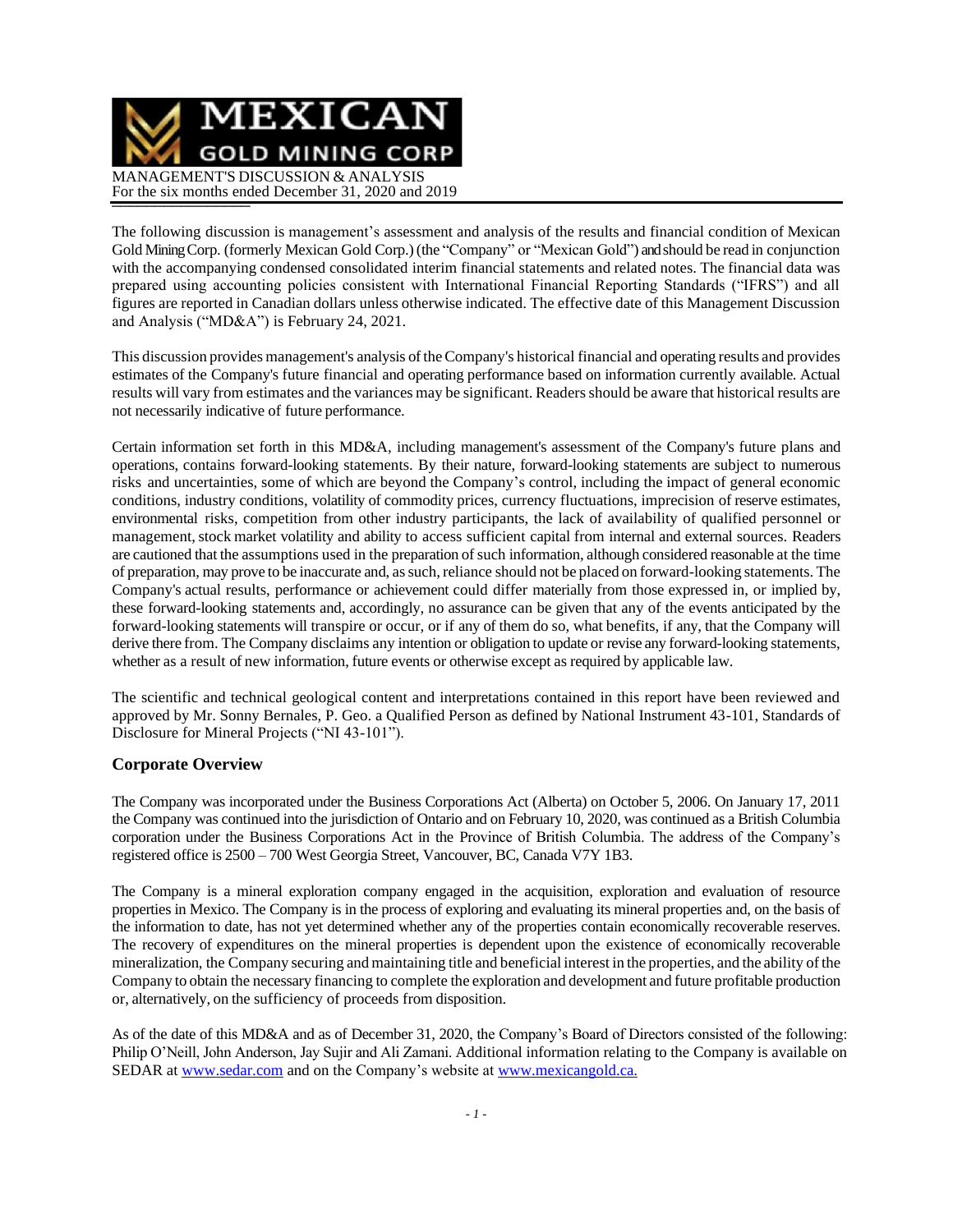

### **Operational Highlights**

#### **Exploration Program**

On September 27, 2019, the Company announced it would embark on an exploration and drilling program to explore prospective targets at the Las Minas Project. Drilling commenced in mid-October 2019 and was completed in mid-December 2019. The objectives of the diamond drilling program included: the extension of the Cinco Senores zone, infill drilling at El Dorado ("ED"), the testing of a large, blind geophysical anomaly north of the Cinco Senores area ("TEM Anomaly"), and initial drill testing of the Pueblo Nuevo prospect.

On October 10, 2019, the Company announced an updated NI 43-101 resources estimate for the Las Minas project. The resource estimate was prepared by Mine Development Associates ("MDA") of Reno, Nevada, USA. Highlights from the updated resource estimate are:

- The Las Minas project hosts 645,000 ounces of gold equivalent ("AuEq") at an average grade of 3.674 g AuEq/t, in the Indicated category – see table below.
- The Las Minas project hosts 217,000 ounces of AuEq at an average grade of 2.679 g AuEq/t, in the Inferred category – see table below.
- MDA prepared the Las Minas resource estimate based on potential exploitation by underground mining methods and deemed 1.5 g AuEq/t to be the appropriate cut-off grade for the resource. The resource is no longer being analyzed from an open-pit perspective.

The updated resource estimate incorporates the new and higher-grade mineralization discovered in the El Dorado ("ED") Dike Contact ("DC") zone as well as additional tonnage delineated by step-out drilling at the El Dorado and Santa Cruz zones.

The resource estimate was developed using a newer and more refined geological and mineral domain model. MDA chose a cut-off grade based on a potential underground operation.

| Class     | <b>Tonnes</b> | $g \text{Au/t}$ | oz Au   | $g$ Ag/t | oz Ag    | $\frac{0}{0}$<br>Cu | lbs Cu      | $g$ AuEq/t | Oz      |
|-----------|---------------|-----------------|---------|----------|----------|---------------------|-------------|------------|---------|
|           |               |                 |         |          |          |                     |             |            | AuEg    |
| Indicated | 5.457,000     | 1.782           | 313,000 | 6.5      | .148.000 | . 250               | 150.319.000 | 3.674      | 645,000 |
| Inferred  | 2,514,000     | 1.252           | 101.000 | 5.5      | 446.000  | 0.938               | 51,965,000  | 2.679      | 217,000 |

#### **Las Minas Total Reported Mineral Resources** (cutoff grade of 1.5g AuE $q(t)$ )

Note: rounding may cause apparent inconsistencies

CIM Definition Standards were followed for mineral resource estimates. The Las Minas mineral resource estimates were prepared by Mine Development Associates of Reno, Nevada under the supervision of Paul Tietz. Mr. Tietz is a Qualified Person and is independent of the Company as defined by NI 43-101. Mr. Tietz has reviewed and verified the Mineral Resource information in the Company's press release dated October 10, 2019.

The effective date of the mineral resource is September 12, 2019.

The stated resources are fully diluted to 3 m cubed blocks and are tabulated on a AuEq cutoff grade of 1.5 g AuEq/t.

Using the individual metal grades of each block, the AuEq grade is calculated using the following formula:

AuEq/t = g Au/t + (0.0123077  $*$  g Ag/t) + (1.4492753  $*$  %Cu)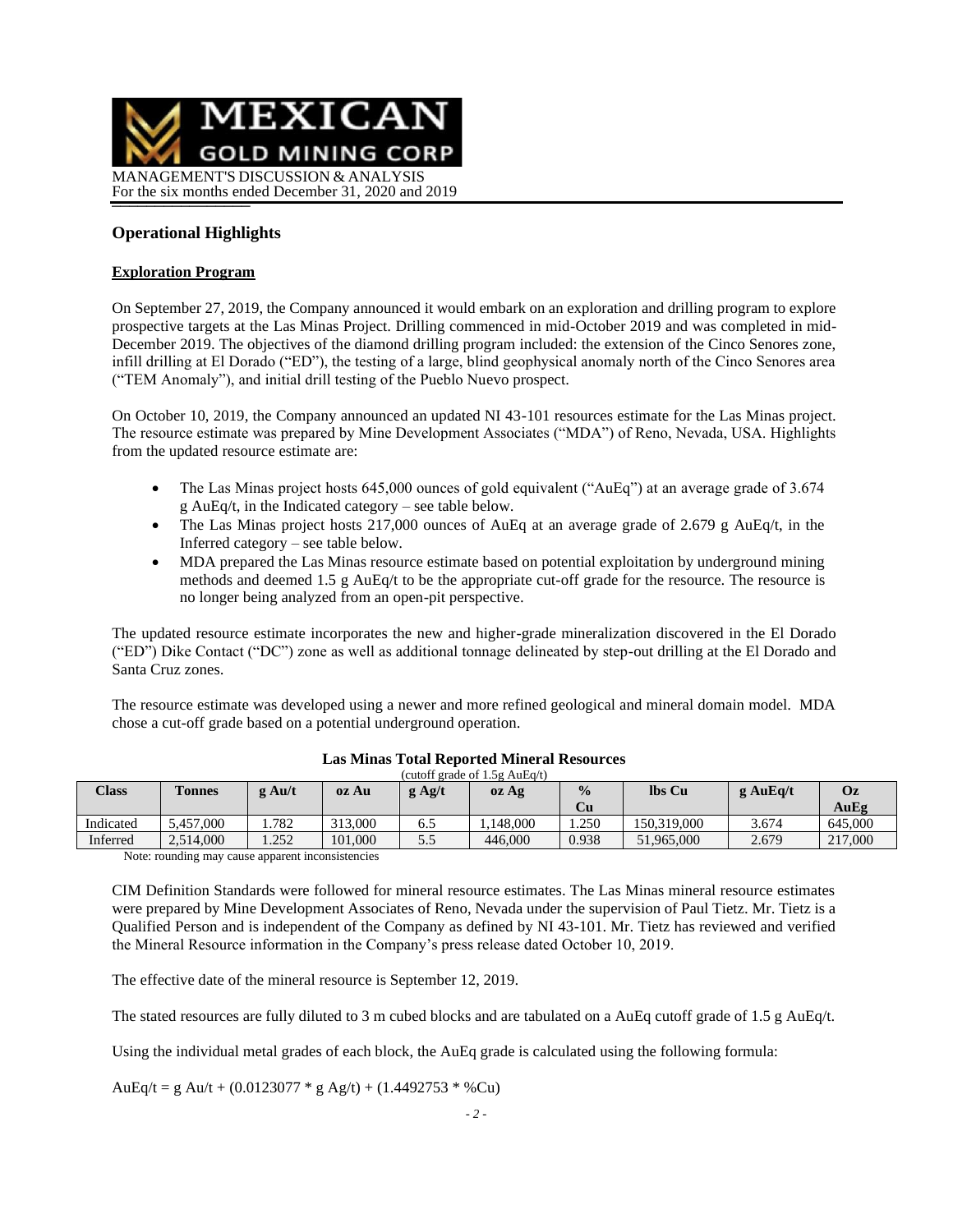

This formula is based on prices of US\$1,300.00 per ounce gold, US\$16.00 per ounce silver, and USD \$2.75 per pound copper. Metal recoveries were not included in the equivalency calculation since the metallurgical studies completed to-date indicate just a minor recovery difference. It is reasonably expected that the majority of Inferred mineral resources could be upgraded to the Indicated classification with continued exploration.

On January 21, 2020, the Company provided an update and results from the exploration and drilling announced on September 27, 2019, with the following highlights:

- Discovery of a new, high-grade gold occurrence in a previously unexplored area near the Cinco Senores prospect grading 21.37 g/t Au over 2m and 8.94 g/t Au within the entire 5.2m altered zone.
- Infill drilling at El Dorado returned 2.61 g/t AuEq over 23.0m in hole LM-19-JB-26 and 2.77 g/t AuEq over 6.0m in hole LM-19-JB-27.

| <b>Hole ID</b> | From<br>(m) | To(m) | Length<br>(m) | AuEq<br>g/t | Au $g/t$ | Cu<br>$\frac{0}{0}$ | <b>Est. True</b><br>Width $(m)$ | <b>Azimuth</b> | Dip   |
|----------------|-------------|-------|---------------|-------------|----------|---------------------|---------------------------------|----------------|-------|
| $LM-19-JB-26$  | 48          | 71    | 23            | 2.61        | 0.95     | 1.30                | 19.5                            | 30             | $-45$ |
| $LM-19-JB-27$  | 83.6        | 89.6  | 6             | 2.77        | 1.36     | 1.08                | 6                               | $\overline{0}$ | $-90$ |
| $LM-19-CS-13$  | 123.3       | 128.5 | 5.2           | N/A         | 8.94     | N/A                 | N/A                             | 300            | $-72$ |
| including      | 123.3       | 125.3 | 2             | N/A         | 21.37    | N/A                 | N/A                             |                |       |
| $LM-19-PN-01$  | 66.6        | 67.3  | 0.7           | N/A         | 3.23     | N/A                 | 0.4                             | 285            | $-45$ |
| $LM-19-PN-04$  | 110         | 110.9 | 0.9           | N/A         | 2.69     | N/A                 | 0.45                            | 278            | $-45$ |
| $LM-19-PN-06$  | 18.2        | 20.1  | 1.9           | N/A         | 2.71     | N/A                 | 0.95                            | 350            | $-45$ |

Holes LM-19-JB-28, LM-19-LM-03, LM-19-CS-14, LM-19-CS-15, LM-19-PN-02 LM-19-PN-03, and LM-19-PN-05 returned no significant assays.

The AuEq grade was calculated using the following formula: g AuEq/t = g Au/t + (0.012 x g Ag/t) + (1.25 x %Cu)

This formula is based on prices of US\$1,500.00 per ounce gold, US\$18.00 per ounce silver, and US\$2.75 per pound copper. Metal recoveries were not included in the equivalency calculation since the metallurgical studies completed to date indicate a recovery of 89 per cent for gold, 84 per cent for silver and 95 per cent for copper.

The western area of Cinco Senores is entirely overburden covered. Hole LM-19-CS-14 cut mostly intrusive rock with weak to moderate skarn suggesting the hole appears to be within a dike. Hole LM-19-CS-15 began in strong endoskarn which weakened downhole, but carried anomalous gold, silver, and copper values, suggesting the hole was drilled into a dike and away from the mineralized exoskarn known to exist to the north-east.

At El Dorado, wide hole spacing in certain pockets of the known resource presented an opportunity to add ounces to the resource by way of additional drilling to bridge the statistical correlation. The Company had identified three pockets that needed one drill hole each in order to potentially add mineralization at El Dorado.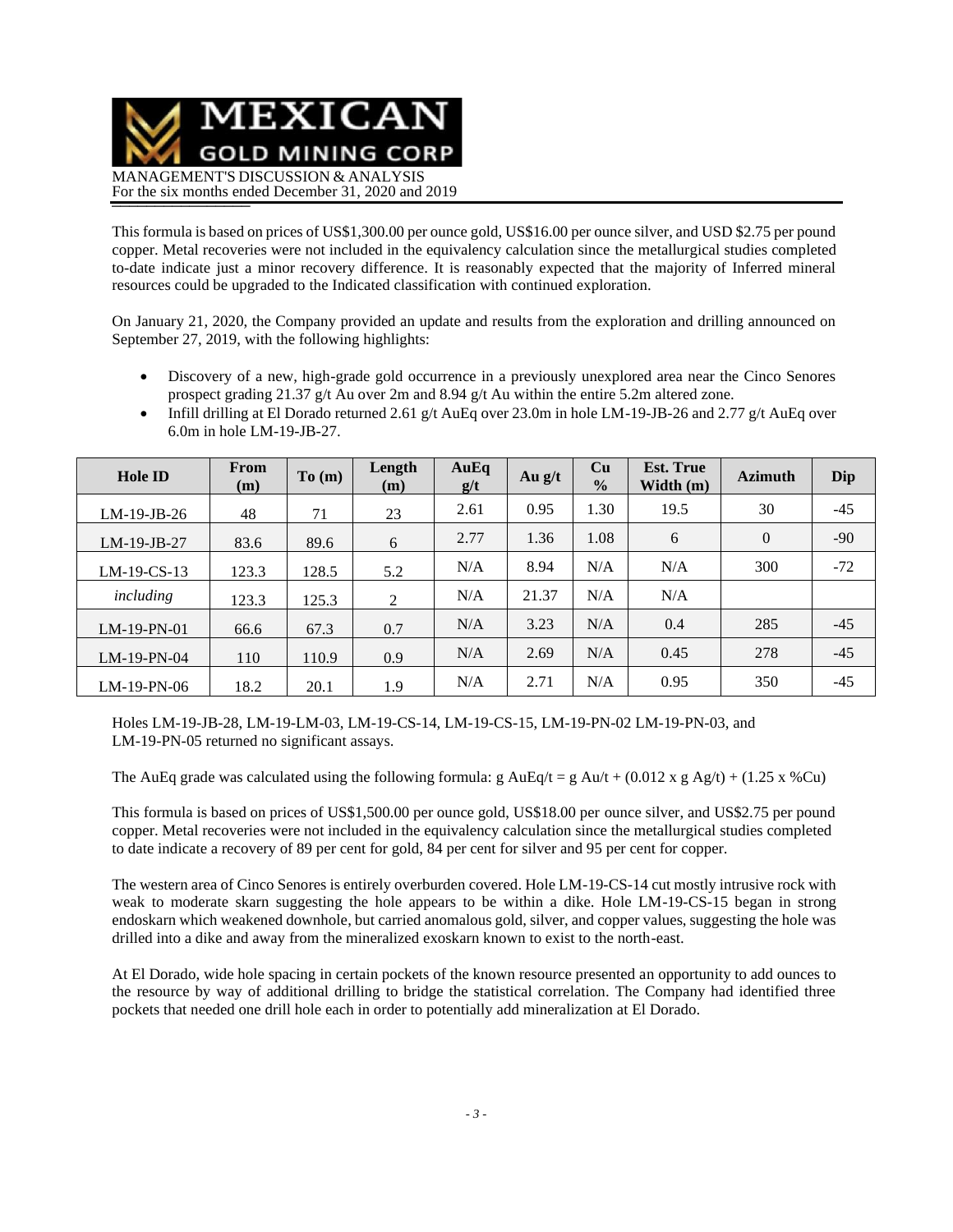

Two holes, LM-19-JB-26 and LM-19-JB-27, were drilled in the most sparsely sampled portion of the El Dorado zone, which coincided with a limited, relatively weak portion of the resource area. The 2019 holes provided much stronger results than the surrounding holes, providing additional tonnage and showing that there are no consistent zones of weakness within the El Dorado deposit. A third hole (LM-19-JB-28), which targeted an undrilled area of the Dike Contact zone, never penetrated the contact, remaining in contact-related endoskarn with moderate mineralization.

At the TEM Anomaly, hole LM-19-CS-13 tested the southern area of the TEM anomaly. The hole was collared where the El Dorado sill contact was known to have been eroded, suggesting that the TEM anomaly could point to mineralization under the sill. The hole remained in intrusive rock for its entire length. A very strong 21.37 g/t gold intersection at 123.5m is related to quartz veining and silicification with massive magnetite and pyrite veinlets. This mineralization occurs stratigraphically below the El Dorado zone level and contains negligible silver and copper. It may be remobilized from skarn at depth or it may be an analogue of the Pueblo Nuevo gold vein occurrences. Hole LM-19-LM-03 tested the northern portion of the TEM anomaly where the El Dorado zone contact is known to lie at ~200m depth. Below 70m of overburden, the hole cut >100m of endoskarn (and minor dikes) with anomalous gold, silver, and copper values, as is invariably encountered proximal to the mineralized exoskarn in the nearby resource and related prospects. As it is virtually impossible for endoskarn to exist apart from exoskarn, the hole is interpreted to be following the contact of a sub-vertical dike with potentially mineralized exoskarn across the contact.

At Puebloe Nuevo, the first drilling in the long history of mining on concession tested 2 areas: Tamiahua and Dos Rios both of which have extensive historic mining featuring high gold values, coincident with strong topographic lineaments suggesting the presence of cross structure. Although drilling encountered several gold-bearing veins, the vein intersections lacked the high gold grades and the concentrations of base-metal sulphides that had been sampled extensively on surface.

On April 1, 2020, the Mexican federal government mandated that all non-essential businesses, including mining, temporarily suspend operations due to the COVID-19 virus.

On May 25, 2020, the Company announced that upon COVID-19 direction from the Mexican federal government and the state of Veracruz, and through consultations with the municipality of Las Minas, it would commence operations at the Las Minas project in July of 2020 with the goal of having all the inputs for a preliminary economic assessment study ("PEA"). The work would include a 3000-metre drill program, resource expansion drilling at El Dorado and Santa Cruz, upgrading of inferred resource tonnage to the indicated tonnage category, a comprehensive metallurgical study, an environmental baseline study, a LiDAR survey, and exploration drilling to follow-up the new gold discovery at the Cinco Senores target and first-pass drilling at the Changarro target.

On June 9, 2020, the Company announced the commencement of field work at Las Minas. With permission from the Municipality of Las Minas, Consultoria y Tecnologia Ambiental ("CTA") began an environmental baseline study at the Las Minas project for inclusion in Mexican Gold's preliminary economic assessment study. Further, the Company announced it engaged Kluane Drilling ("KDL") to commence a +3,000-metre drill program at Las Minas in early July.

On July 7, 2020, Mexican Gold announced the commencement of drilling at las Minas with an increased 10,000 metre program to test all targets at las Minas. The Company further announced that Consultoria y Tecnologia Ambiental completed the fieldwork portion for the environmental baseline study at the Las Minas project.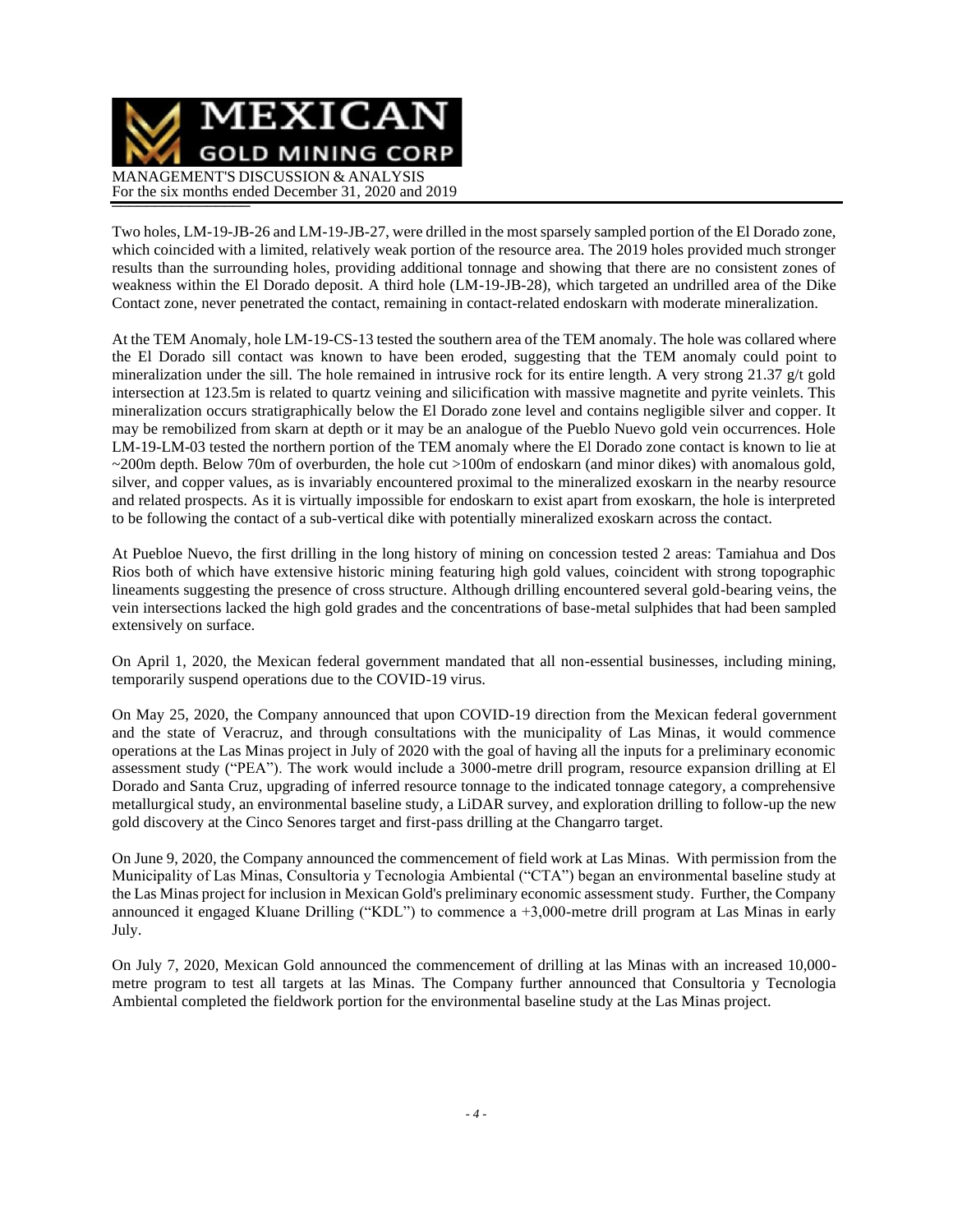MEXICAN **GOLD MINING CORP** MANAGEMENT'S DISCUSSION & ANALYSIS For the six months ended December 31, 2020 and 2019

The surface water study included sampling nearby rivers and creeks to analyze concentrations of metals and mercury (total and dissolved) and other inorganic parameters (chlorides, pH, color, sulphates, hardness, dissolved oxygen, total suspended solids and conductivity). The flora and fauna study included observations along transects in the project area of influence to identify species of herpetofauna, birds and flora, including possible protected species from these three groups.

On September 15, 2020, the Company provided initial drill results from its 2020 drill program with the following highlights:

- Step-outs of between 90m and 135m carry the El Dorado zone further west over a 450m length. Assays include 10m of 3.93 g/t AuEq in hole LM-20-JB-29 and 19m of 2.15 g/t AuEq in hole LM-20-JB-33
- The El Dorado resource has tentatively been opened to the south with holes LM-20-ED-60 at 30.4m of 4.00 g/t AuEq and LM-20-JB-30 at 16m of 3.01 g/t AuEq
- A 200m gap between the north-east El Dorado zone and the historic mining area of Las Boquillas has been infilled with hole LM-20-LB-02 at 5m of 7.70 g/t AuEq
- The existence of an ore shoot at the East Dike Contact has been confirmed with LM-20-ED-57 at 53.9m of 1.58 g/t AuEq

| Hole ID       | From<br>(m)  | To(m) | Length<br>(m)  | AuEq<br>g/t | Au<br>g/t    | Cu<br>$\frac{0}{0}$ | <b>Est. True</b><br>Width $(m)$ | <b>Azimuth</b> | Dip   |
|---------------|--------------|-------|----------------|-------------|--------------|---------------------|---------------------------------|----------------|-------|
| LM-20-ED-55   | 40           | 42    | 2              | 3.63        | 3.57         | 0.66                | 1.7                             | 45             | $-60$ |
| and           | 62           | 70    | 8              | 0.95        | 0.85         | 0.63                | 6.8                             |                |       |
| and           | 84           | 84.45 | 0.45           | 2.35        | 1.31         | 0.95                | 0.4                             |                |       |
| LM-20-ED-57   | 24.2         | 26.2  | 2              | 2.07        | 1.28         | 0.51                | 1.5                             | 85             | $-50$ |
| and           | 54.4         | 108.3 | 53.9           | 1.58        | 0.58         | 0.65                | 41.3                            |                |       |
| including     | 54.4         | 62.4  | 8              | 1.79        | 0.85         | 0.63                | 6.1                             |                |       |
| and           | 78.3         | 108.3 | 30             | 2.21        | 0.76         | 0.95                | 23                              |                |       |
| including     | 94.2         | 108.3 | 14.1           | 3.17        | 0.93         | 1.45                | 10.8                            |                |       |
| LM-20-ED-59   | 152          | 156   | $\overline{4}$ | 2.98        | 1.82         | 0.76                | 3.1                             | 68             | $-50$ |
| and           | 207.9        | 211.7 | 3.8            | 1.94        | 1.26         | 0.46                | 2.9                             |                |       |
| LM-20-ED-60   | $\mathbf{0}$ | 2.9   | 2.9            | 2.32        | 1.52         | 0.5                 | 2.8                             | 68             | $-75$ |
| and           | 106.9        | 137.3 | 30.4           | 4.00        | 2.41         | 1.09                | 29.4                            |                |       |
| including     | 112.9        | 137.3 | 24.4           | 4.79        | 2.87         | 1.29                | 23.6                            |                |       |
| including     | 133.3        | 139.3 | 6              | 9.63        | 7.68         | 1.33                | 5.8                             |                |       |
| LM-20-ED-61   | 5            | 14    | 9              | 2.64        | 2.03         | 0.39                | 8.2                             | 180            | $-65$ |
| and           | 109.5        | 113.5 | $\overline{4}$ | 1.91        | $\mathbf{1}$ | 0.6                 | 3.6                             |                |       |
| LM-20-JB-29   | 152.2        | 162.2 | 10             | 3.93        | 1.91         | 1.33                | 7.7                             | 280            | $-50$ |
| $LM-20-JB-30$ | 100.7        | 116.7 | 16             | 3.01        | 1.61         | 0.91                | 15                              | 180            | $-70$ |

### **Drill Results Table**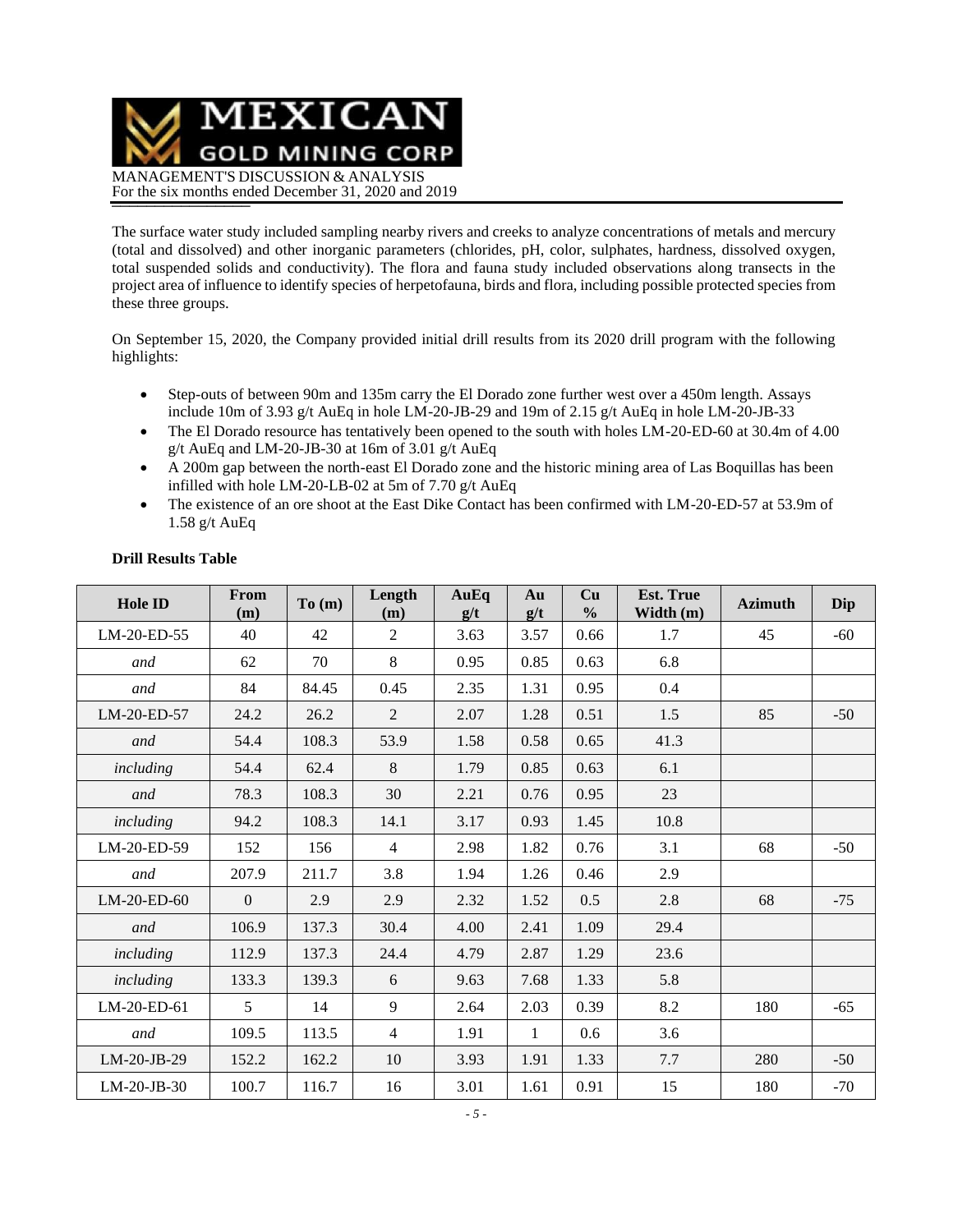

MANAGEMENT'S DISCUSSION & ANALYSIS For the six months ended December 31, 2020 and 2019

| <b>Hole ID</b> | <b>From</b><br>(m) | To(m)  | Length<br>(m)  | AuEq<br>g/t | Au<br>g/t | Cu<br>$\frac{0}{0}$ | <b>Est. True</b><br>Width (m) | <b>Azimuth</b> | Dip   |
|----------------|--------------------|--------|----------------|-------------|-----------|---------------------|-------------------------------|----------------|-------|
| including      | 100.7              | 106.7  | 6              | 4.86        | 2.75      | 1.35                | 5.6                           |                |       |
| $LM-20-LB-01$  | 80.4               | 82.4   | 2              | 2.67        | 1.45      | 0.81                | 1.4                           | 130            | $-45$ |
| $LM-20-LB-02$  | 20.7               | 22.7   | 2              | 5.58        | 1.38      | 2.74                | 1.5                           | 190            | $-48$ |
| and            | 90.9               | 95.9   | 5              | 7.70        | 7.4       | 0.19                | 3.7                           |                |       |
| $LM-20-JB-31$  | 163                | 175.6  | 12.6           | 1.98        | 0.67      | 0.85                | 8.9                           | 260            | $-45$ |
| including      | 167.6              | 175.6  | 8              | 2.56        | 0.93      | 1.13                | 5.7                           |                |       |
| $LM-20-JB-32$  | 158.25             | 162.25 | $\overline{4}$ | 3.04        | 1.16      | 1.24                | 3.3                           | 220            | $-55$ |
| $LM-20-JB-33$  | 95.9               | 114.9  | 19             | 2.15        | 0.93      | 0.8                 | 16.5                          | 260            | $-60$ |
| including      | 95.9               | 102.9  | 7              | 3.63        | 1.53      | 1.38                | 6.1                           |                |       |
| and            | 108.9              | 114.9  | 6              | 2.14        | 1.06      | 0.8                 | 5.2                           |                |       |
| $LM-20$ -CS-16 | 74.2               | 75.2   |                | 1.33        | 1.14      | 0.1                 | N/A                           | 300            | $-65$ |

Holes LM-20-ED-56, LM-20-ED-58, LM-20-CS-17, and LM-20-CS-18 returned no significant assays.

The AuEq grade was calculated using the following formula:

g AuEq/t = g Au/t + (0.0123077 x g Ag/t) + (1.4492753 x %Cu)

This formula is based on prices of US\$1,300.00 per ounce gold, US\$16.00 per ounce silver, and US\$2.75 per pound copper. Metal recoveries were not included in the equivalency calculation since the metallurgical studies completed to date indicate a recovery of 89 per cent for gold, 84 per cent for silver and 95 per cent for copper.

The West Dike Contact ("WDC") zone has significant room for expansion. Hole LM-20-ED-55 was abandoned short of the target due to technical problems but will be re-drilled.

The East Dike Contact ("EDC") zone has so far not been included in resource modelling due to sparse drilling. The 2020 program aims to establish and expand the EDC, with several more holes upcoming. LM-20-ED-57 confirmed indications that a strong ore shoot exists on the east contact, intersecting 53.9m of 1.58 g/t AuEq. LM-20-ED-59 at 4m of 2.98 g/t AuEq was a 50m step-out aimed at the ore shoot but hit above it on an inflection, confirming that the EDC zone has at least 40m height extent. Holes LM-20-ED-56 & 58 encountered irregularities in the contact and drilled into the dike.

The south El Dorado zone area has tentatively been open for resource expansion. One further hole has been drilled (assays pending) and several more holes are planned. LM-20-ED-60 at 30.4m of 4.00 g/t AuEq infilled an 80m gap in the layout. LM-20-ED-61 at 9m of 2.64 g/t AuEq filled a 110m embayment in the ED zone. LM-20-JB-30 at 16m of 3.01 g/t AuEq filled a 125m embayment in the ED zone.

The entire western side of the El Dorado zone has been open for expansion, subject to overcoming terrain challenges. Drilling detailed in this news release has appended a 450m long strip 90 to 135 m wide to the ED zone. Further drilling has already been completed (assays pending) and further holes are scheduled. LM-20-JB-29 at 10m of 3.93 g/t AuEq is a 135m step-out. LM-20-JB-31 at 12.6m of 1.95 g/t Au Eq is a 100m step-out. LM-20-JB-33 at 19m of 2.15 g/t AuEq is a step-out 120m to the north-west of the limit of the current resource, which potentially brings earlier, outlying drill intersections up to 200m north into the model. LM-20-JB-32 at 4m of 3.04 g/t Au Eq is an infill hole for JB-31.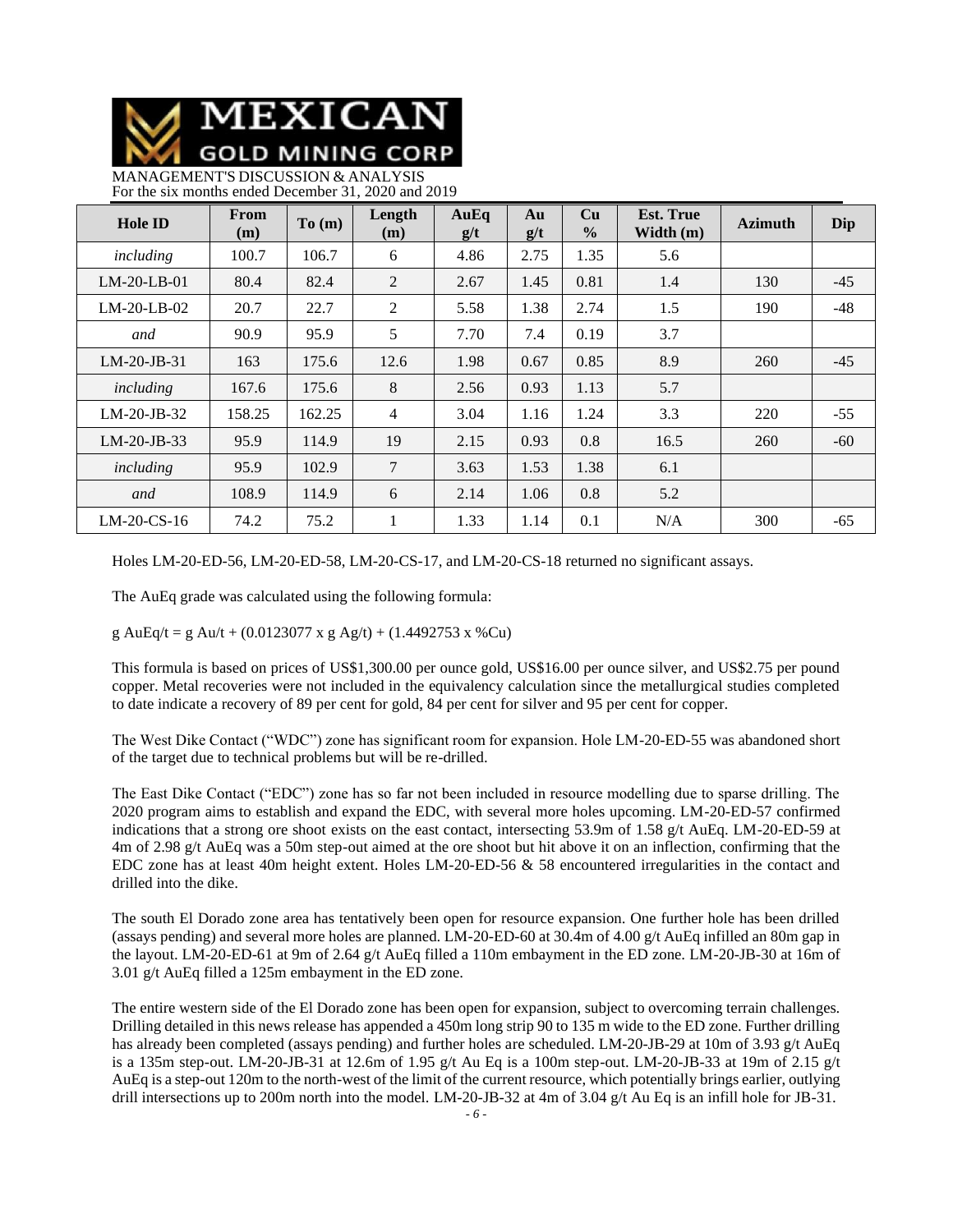MEXICAN **GOLD MINING CORP** MANAGEMENT'S DISCUSSION & ANALYSIS For the six months ended December 31, 2020 and 2019

There is a 200m gap in drilling between the historic, high-grade mines at Las Boquillas and the north-east limit of the current resource. This area had not been tested until now due to terrain challenges. There are more holes planned for 2020 which will attempt to infill this 200m X 300m open space. LM-20-LB-01 at 2m of 2.67 g/t AuEq did not fully clear a local dike, which affected the ED zone in this hole. LM-20-LB-02 at 5m of 7.70 g/t AuEq and 2m of 5.58 g/t Au Eq is a 125m step-out north of the current resource.

The 3 holes drilled in the Cinco Senores area were follow-ups to a gold discovery made in late 2019 on a blind geophysical target. The form and orientation of the Au-bearing zone was unknown. It appears that the zone may have been intersected in hole LM-20-CS-16. Further drilling is scheduled on this occurrence.

On November 9, 2020, the Company provided drill results from its 2020 drill program with the following highlights:

- Hole LM-20-ED-69 intersected 32m of 4.56 g/t AuEq and 13m of 6.39 g/t AuEq. This hole increased the width of the West Dike Contact zone ore shoot by 150% at the south end.
- Hole LM-20-ED-66 intersected 12m of 4.86 g/t AuEq and 24m of 2.48 g/t AuEq. This hole increased the width of the main WDC ore shoot by 100% at the north end and connected the El Dorado lower zone to the WDC zone.
- Drilling on the upper WDC zone yielded 10m of 10.98 g/t AuEq in hole LM-20-ED-71 and 4.5m of 9.35 g/t AuEq (within 21.7m of 2.88 g/t AuEq) in hole LM-20-ED-64, 55m and 40m above the ED zone.
- Hole LM-20-ED-73 (assays pending) has intersected the East Dike Contact zone ore shoot 175m to the southeast of the previous intersection.

| <b>Hole ID</b> | From<br>(m) | To(m) | Length<br>(m)  | AuEq<br>g/t | Au<br>g/t | Cu<br>$\frac{0}{0}$ | <b>Est. True</b><br>Width (m) | <b>Azimuth</b> | Dip   |
|----------------|-------------|-------|----------------|-------------|-----------|---------------------|-------------------------------|----------------|-------|
| LM-20-ED-62    | 122.7       | 128.7 | 6              | 2.23        | 1.41      | 0.55                | 4.6                           | 125            | $-50$ |
| LM-20-ED-63    | 91.5        | 93.5  | 2              | 3.18        | 2.1       | 0.69                | 1.4                           | 160            | $-45$ |
| and            | 168.4       | 170.4 | 2              | 5.08        | 5.07      | $\overline{0}$      | 1.4                           |                |       |
| LM-20-ED-64    | 84.3        | 106   | 21.7           | 2.88        | 1.21      | 1.1                 | 15.3                          | 93             | $-45$ |
| including      | 98          | 102.5 | 4.5            | 9.35        | 3.74      | 3.76                | 3.2                           |                |       |
| LM-20-ED-65    | 121         | 123   | 2              | 2.73        | 2.32      | 0.21                | 1.7                           | 106            | $-58$ |
| LM-20-ED-66    | 150         | 162   | 12             | 6.7         | 4.86      | 1.17                | 8.5                           | 93             | $-45$ |
| and            | 181         | 205   | 24             | 2.48        | 1.2       | 0.85                | 17.0                          |                |       |
| $LM-20-ED-67$  | 73.3        | 75.3  | 2              | 1.73        | 1.33      | 0.27                | 1.5                           | 45             | $-50$ |
| LM-20-ED-68    | 85.6        | 97.6  | 12             | 3.19        | 1.56      | 1.03                | 11.6                          | 135            | $-75$ |
| $LM-20-ED-69$  | 95.5        | 99.5  | $\overline{4}$ | 2.41        | 1.29      | 0.71                | 3.6                           | 190            | $-63$ |
| and            | 175         | 188   | 13             | 6.39        | 4.38      | 1.84                | 11.6                          |                |       |
| and            | 211.6       | 243.6 | 32             | 4.56        | 2.8       | 1.12                | 28.5                          |                |       |
| LM-20-ED-70    | 147.3       | 157.7 | 10.4           | 2.22        | 1.9       | 0.36                | 8                             | 68             | $-50$ |

### **Drill Results Table**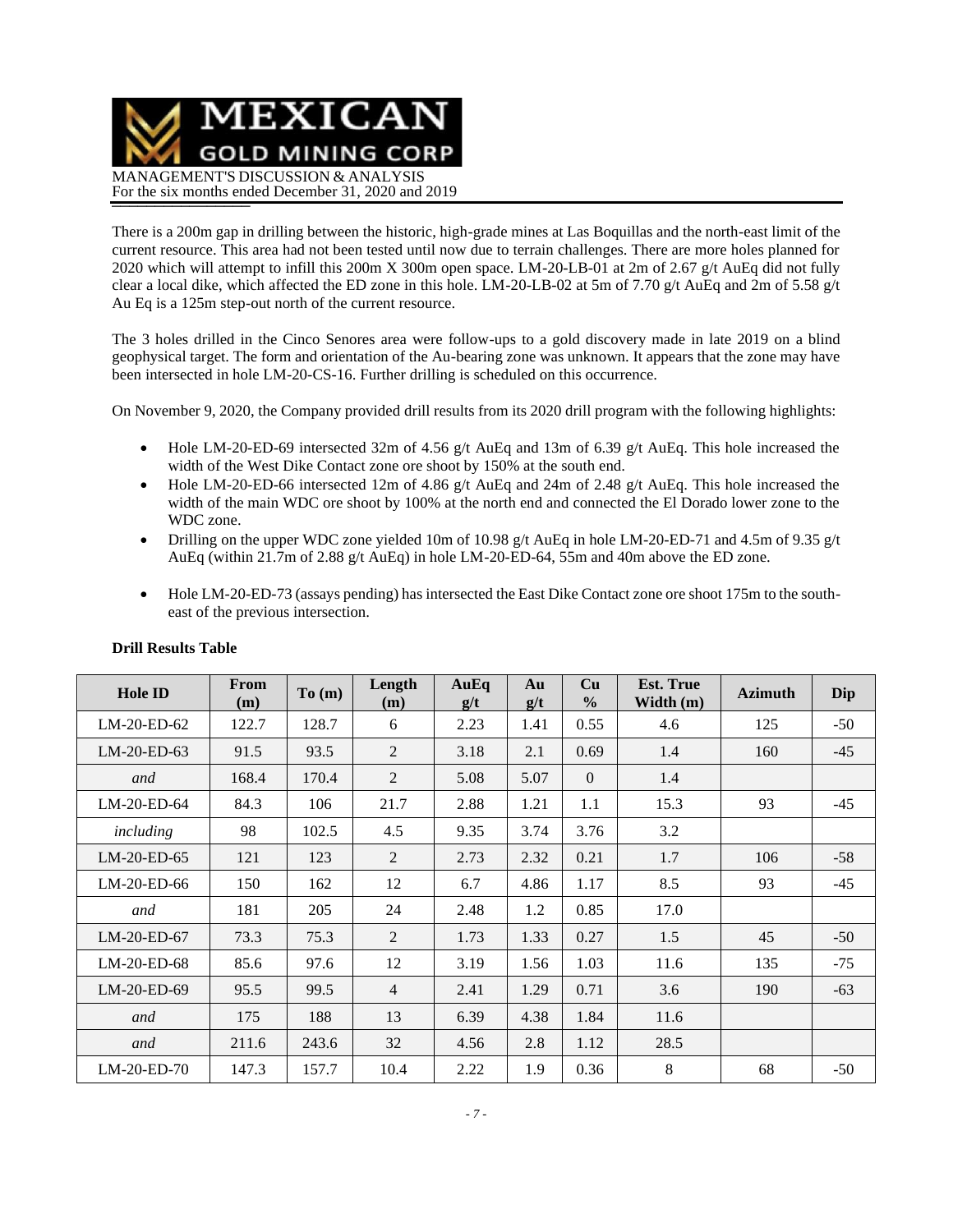

MANAGEMENT'S DISCUSSION & ANALYSIS For the six months ended December 31, 2020 and 2019

| <b>Hole ID</b> | From<br>(m) | To(m) | Length<br>(m) | AuEq<br>g/t | Au<br>g/t | Cu<br>$\frac{0}{0}$ | <b>Est. True</b><br>Width $(m)$ | <b>Azimuth</b> | Dip   |
|----------------|-------------|-------|---------------|-------------|-----------|---------------------|---------------------------------|----------------|-------|
| and            | 182.6       | 184.6 | 2             | 1.77        | 0.6       | 0.78                | 1.5                             |                |       |
| $LM-20-ED-71$  | 104         | 114   | 10            | 10.98       | 3.46      | 5.08                | 7.4                             | 90             | $-48$ |
| $LM-20-JB-35$  | 198.1       | 204.6 | 6.5           | 1.64        | 0.4       | 0.83                | 5.3                             | 287            | $-55$ |
| $LM-20-JB-36$  | 190.9       | 195   | 4.1           | 2.69        | 0.9       | 1.17                | 3.2                             | 322            | $-52$ |
| $LM-20-JB-37$  | 207.9       | 208.9 |               | 2.24        | 0.94      | 0.86                | 0.8                             | 252            | $-52$ |
| $LM-20-JB-38$  | 137.6       | 140   | 2.4           | 1.41        | 0.65      | 0.51                | 2.2                             | 280            | $-65$ |
| $LM-20-LP-05$  | 56.2        | 57.7  | 1.5           | 2.2         | 2.15      | 0.02                | 1.1                             | 245            | $-45$ |
| $LM-20-LP-06$  | 22.7        | 24    | 1.3           | 4.25        | 3.73      | 0.31                |                                 | 281            | $-50$ |
| $LM-20-LP-07$  | 61.2        | 61    | 0.5           | 3.93        | 3.91      | 0.01                | 0.4                             | 264            | $-48$ |

Holes LM-20-JB-34, LM-20-JB-39, LM-20-LP-01, LM-20-LP-02, LM-20-LP-03, LM-20-LP-04, LM-20-LP-08, LM-20-LP-09, LM-20-CS-19, LM-20-CS-20, and LM-20-CS-21 returned no significant assays.

The AuEq grade was calculated using the following formula:

g AuEq/t = g Au/t + (0.0123077 x g Ag/t) + (1.4492753 x %Cu)

This formula is based on prices of US\$1,300.00 per ounce gold, US\$16.00 per ounce silver, and US\$2.75 per pound copper. Metal recoveries were not included in the equivalency calculation since the metallurgical studies completed to date indicate a recovery of 89 per cent for gold, 84 per cent for silver and 95 per cent for copper.

The dike contact zones at Las Minas consist of mineralization within structures related to sub-vertical diorite-marble contacts, and thickened, enriched ore shoots formed where the DC zones meets the flat-lying El Dorado zone. Each has a distinct mineralization style. The WDC zone ore shoot is notably the richest part of the Las Minas deposits and it was incorrectly thought to be fully defined previous to this drilling. The tabular, vertical portion of the WDC zone south of section 8025N was essentially theoretical, with very little drilling until Q3-Q4 2020.

LM-20-ED-69 intersected 32m of 4.56 g/t AuEq and 13m of 6.39 g/t AuEq. This hole unexpectedly increased the width of the ED zone/southern WDC ore shoot by 150% from 40m to 100m on cross section 7825N. Local geology suggests that this intersection may represent a newly discovered DC type zone and another ore shoot as well.

LM-20-ED-66 intersected 12m of 4.86 g/t AuEq and 24m of 2.48 g/t AuEq. This hole has increased the width of the southern WDC ore shoot by 100%, from 22m to 44m on cross section 7900N, 75m north of LM-20-ED-69. There is space to further increase the width on this section. Additionally, this hole now connects a single previous intersection (referred to as the ED lower zone) to the WDC zone, adding 20 to 45m of depth to it.

Drilling on the southern limb of the WDC vertical zone has yielded 10m of 10.98 g/t AuEq in hole LM-20-ED-71 and 4.5m of 9.35 g/t AuEq (within 21.7m of 2.88 g/t AuEq) in hole LM-20-ED-64. Along with several other intersections, these holes show that the southern WDC zone occupies structures detached from the main dike and continues south for at least 200m. It has now been intersected consistently 55m above and up to 90m above the ED zone.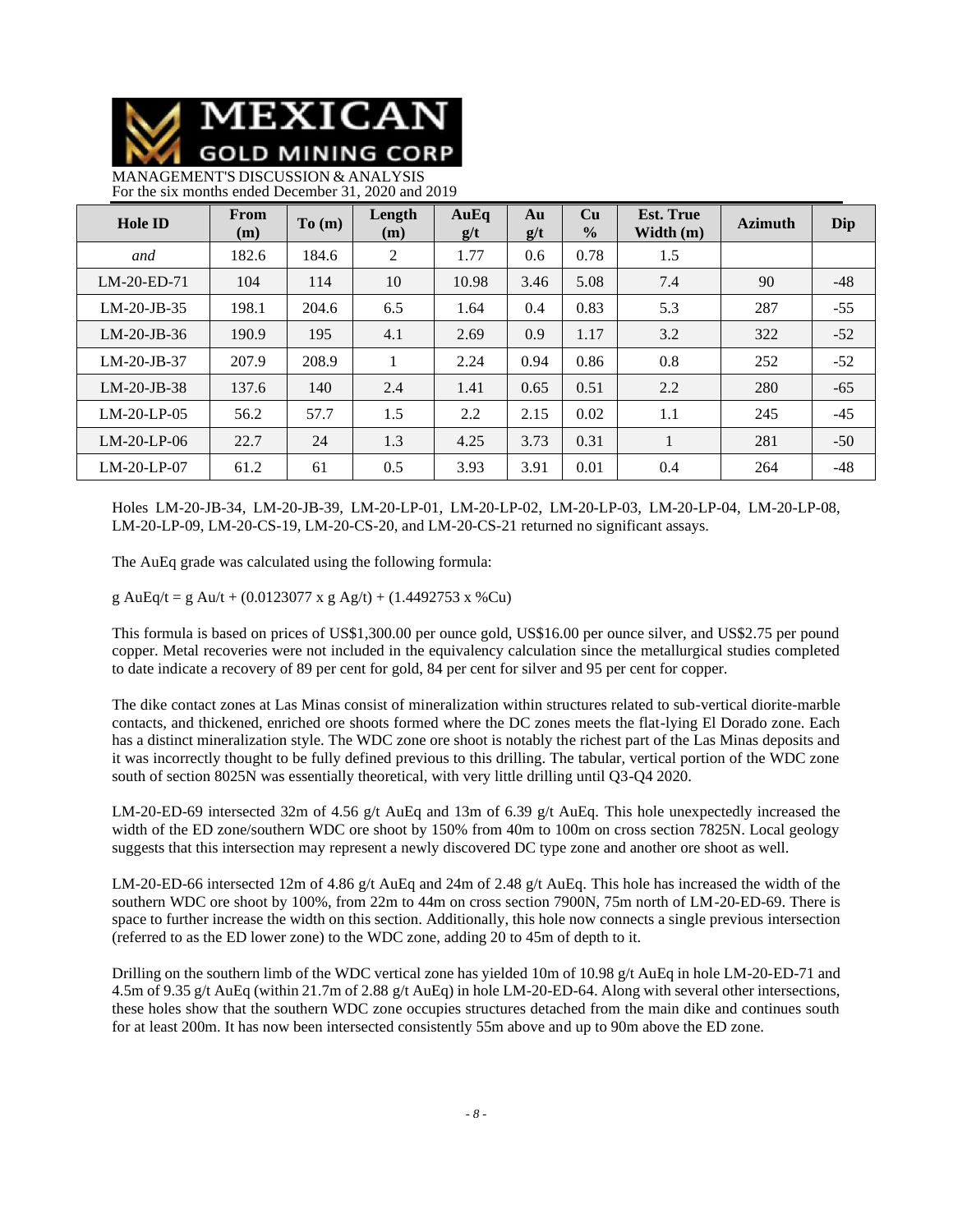

The EDC has similar morphology to the WDC, with lesser thicknesses and grades. The EDC has so far not been included in resource modelling due to the lack of drilling until Q3-Q4 2020. It has now become clear that there is a curved steepening to the plunge of the EDC ore shoot which caused a few misses and allowed for only one previous intersection (LM-17-ED-43).

LM-20-ED-70 cut the EDC above the ore shoot, intersecting 10.4m of 2.22 g/t AuEq in the EDC and 2m of 1.77 g/t AuEq in the east ED zone.

LM-20-ED-73 (assays pending) intersected closely above the ore shoot with a strong EDC and ED zone. This is 95m SE of LM-20-ED-70 and 175m to the south-east of the closest ore shoot intersection in hole LM-20-ED-57.

The entire western side of the ED zone has been open for expansion, subject to overcoming terrain challenges. Drilling detailed in the news release of September 15, 2020 had appended a 450m long strip 90 to 135 m wide to the ED zone. Further drilling is upcoming.

LM-20-JB-36 (4.1m of 2.69 g/t AuEq) has added a further 40m to the west extension of the ED zone on section 7900N, bringing the total west extension in 2020 to 175m.

LM-20-ED-62, at 6m of 2.23 g/t AuEq, has expanded the ED zone by 65m to the south-west. LM-20-ED-63, a further 70m to the south-west from hole LM-20-ED-62, intersected an atypical gold-rich, copper-leached portion of the ED zone with 2m of 5.07 g/t Au.

On January 21, 2021, the Company provided final drill results from its 2020 drill program with the following highlights:

- Hole LM-20-ED-76 intersected 21m of 9.82 g/t AuEq in the recent El Dorado ("ED") zone extension and 10m of 6.39 g/t AuEq in the West Dike Contact zone. This hole confirmed the increase in width of the WDC zone ore shoot by 150% at the south end.
- Multiple intersections in hole LM-20-ED-81 including 52m of 3.17 g/t and 12m of 4.31 g/t AuEq confirmed a WDC Zone extension of more than 135m by 150m.
- Hole LM-20-ED-73 intersected 28.3m of 2.03 g/t AuEq in the East Dike Contact zone ore shoot 150m to the south-east of the previous intersection.

| <b>Hole ID</b> | From<br>(m) | To (m) | Length<br>(m)  | AuEq<br>g/t | Au<br>g/t | Cu<br>$\frac{0}{0}$ | <b>True</b><br>Est.<br>Width $(m)$ | <b>Azimuth</b> | Dip   |
|----------------|-------------|--------|----------------|-------------|-----------|---------------------|------------------------------------|----------------|-------|
| LM-20-ED-72    | 60.5        | 78.5   | 18             | 3.38        | 2.45      | 0.6                 | $6 - 8$                            | 185            | $-75$ |
| including      | 60.5        | 72.5   | 12             | 4.64        | 3.34      | 0.84                | $4 - 5$                            |                |       |
| $LM-20-ED-73$  | 197.1       | 225.4  | 28.3           | 2.03        | 1.48      | 0.36                | 20                                 | 80             | $-55$ |
| LM-20-ED-75    | 143         | 147    | $\overline{4}$ | 2.65        | 1.78      | 0.58                | 3                                  | 115            | $-55$ |
| and            | 157         | 172    | 15             | 2.76        | 2.42      | 0.22                | 11                                 |                |       |
| and            | 189         | 193    | $\overline{4}$ | 2.11        | 1.92      | 0.12                | 3                                  |                |       |
| $LM-20-ED-76$  | 139         | 149    | 10             | 2.14        | 1.23      | 0.61                | 7.5                                | 99             | $-50$ |

### **Drill Results Table**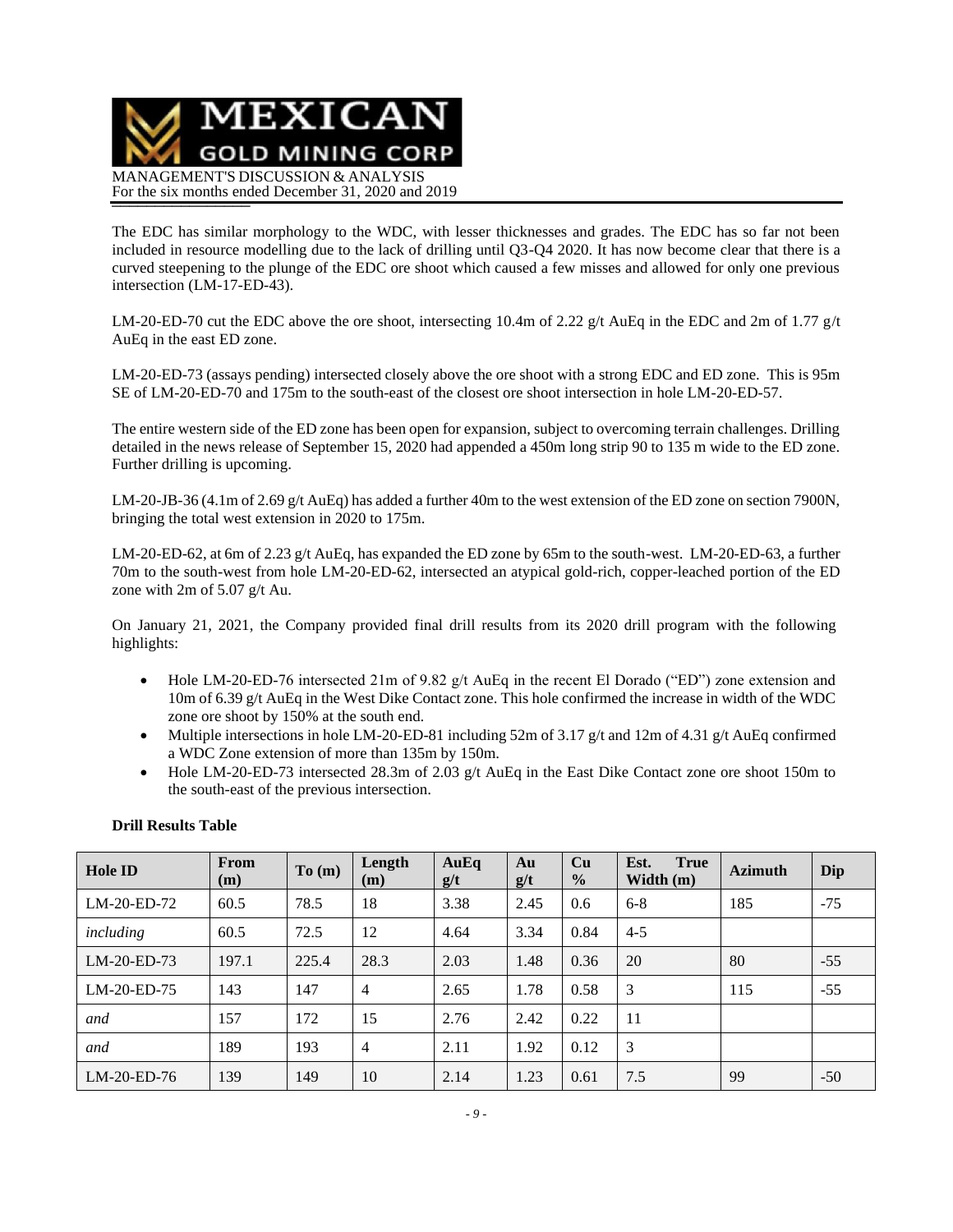MEXICAN **GOLD MINING CORP** 

MANAGEMENT'S DISCUSSION & ANALYSIS For the six months ended December 31, 2020 and 2019

| <b>Hole ID</b> | From<br>(m)    | To(m) | Length<br>(m)  | AuEq<br>g/t | Au<br>g/t | Cu<br>$\frac{0}{0}$ | <b>True</b><br>Est.<br>Width (m) | <b>Azimuth</b> | Dip   |
|----------------|----------------|-------|----------------|-------------|-----------|---------------------|----------------------------------|----------------|-------|
| and            | 179            | 200   | 21             | 9.82        | 9.32      | 0.33                | 16.1                             |                |       |
| LM-20-ED-77    | 110.7          | 120.7 | 10             | 3.52        | 2.09      | 0.96                | uncertain                        | 90.5           | $-53$ |
| LM-20-ED-78    | 141            | 143   | $\overline{2}$ | 2.09        | 1.85      | 0.32                | 1.5                              | 88             | $-55$ |
| and            | 163            | 165   | $\overline{2}$ | 1.74        | 1.37      | 0.24                | 1.5                              |                |       |
| LM-20-ED-79    | 89             | 91    | $\overline{2}$ | 2.01        | 1.5       | 0.31                | 1.5                              | 95             | $-55$ |
| LM-20-ED-81    | 96             | 106   | 10             | 2.58        | 1.72      | 0.54                | uncertain                        | 212            | $-70$ |
| and            | 128            | 180   | 52             | 3.17        | 1.5       | 1.1                 | uncertain                        |                |       |
| including      | 128            | 162   | 34             | 3.94        | 1.83      | 1.4                 | uncertain                        |                |       |
| and            | 193            | 205   | 12             | 4.31        | 2.55      | 1.18                | 11                               |                |       |
| and            | 224            | 230   | 6              | 1.55        | 0.89      | 0.43                | 5.6                              |                |       |
| $LM-20-JB-40$  | 130.3          | 132.3 | $\overline{2}$ | 1.69        | 0.31      | 0.93                | 1.9                              | 268            | $-72$ |
| LM-20-JB-41    | 154.2          | 162   | 7.8            | 1.85        | 1.05      | 0.51                | 5.5                              | 273            | $-45$ |
| LM-20-JB-42    | $\overline{7}$ | 15.4  | 8.4            | 1.41        | 1.03      | 0.22                | uncertain                        | 273            | $-75$ |
| and            | 110            | 119   | 9              | 2.43        | 0.99      | 0.94                | 9                                |                |       |
| LM-20-JB-43    | 60             | 64    | $\overline{4}$ | 2.39        | 0.6       | 1.2                 | $\overline{4}$                   | 90             | $-48$ |
| LM-20-JB-44    | 20.5           | 34.5  | 14             | 2.52        | 1.08      | 0.96                | 14                               | 265            | $-48$ |
| LM-20-JB-45    | 64.7           | 74.7  | 10             | 1.52        | 0.54      | 0.63                | 9.7                              | 79             | $-75$ |
| including      | 64.7           | 66.7  | $\overline{2}$ | 5.26        | 1.7       | 2.33                | $\overline{2}$                   |                |       |
| LM-20-JB-46    | 73.2           | 75    | 1.8            | 10.68       | 3.62      | 4.63                | uncertain                        | 270            | $-55$ |
| and            | 148.4          | 152.4 | $\overline{4}$ | 4.38        | 2.31      | 1.33                | 3.3                              |                |       |

Holes LM-20-ED-74, LM-20-ED-80, LM-20-LB-03, and LM-20-LB-04 returned no significant assays.

The AuEq grade is calculated using the following formula:

g AuEq/t = g Au/t + (0.0123077 x g Ag/t) + (1.4492753 x %Cu)

This formula is based on prices of US\$1,300.00 per ounce gold, US\$16.00 per ounce silver, and US\$2.75 per pound copper. Metal recoveries were not included in the equivalency calculation since the metallurgical studies completed to date indicate a recovery of 89 per cent for gold, 84 per cent for silver and 95 per cent for copper.

The WDC zone consists of mineralization within 2 sub-parallel structures related to steeply-dipping diorite-marble contacts and the thickened, enriched ore shoots formed where the dike contacts meet the flat-lying El Dorado zone sill contact. Each has a distinct mineralization style. The WDC zone ore shoot is the richest portion of the Las Minas resource, so the recent expansion of this zone is significant. The southern half of the vertical portion of the WDC zone, now defined by multiple intersections, was essentially theoretical until recent drilling.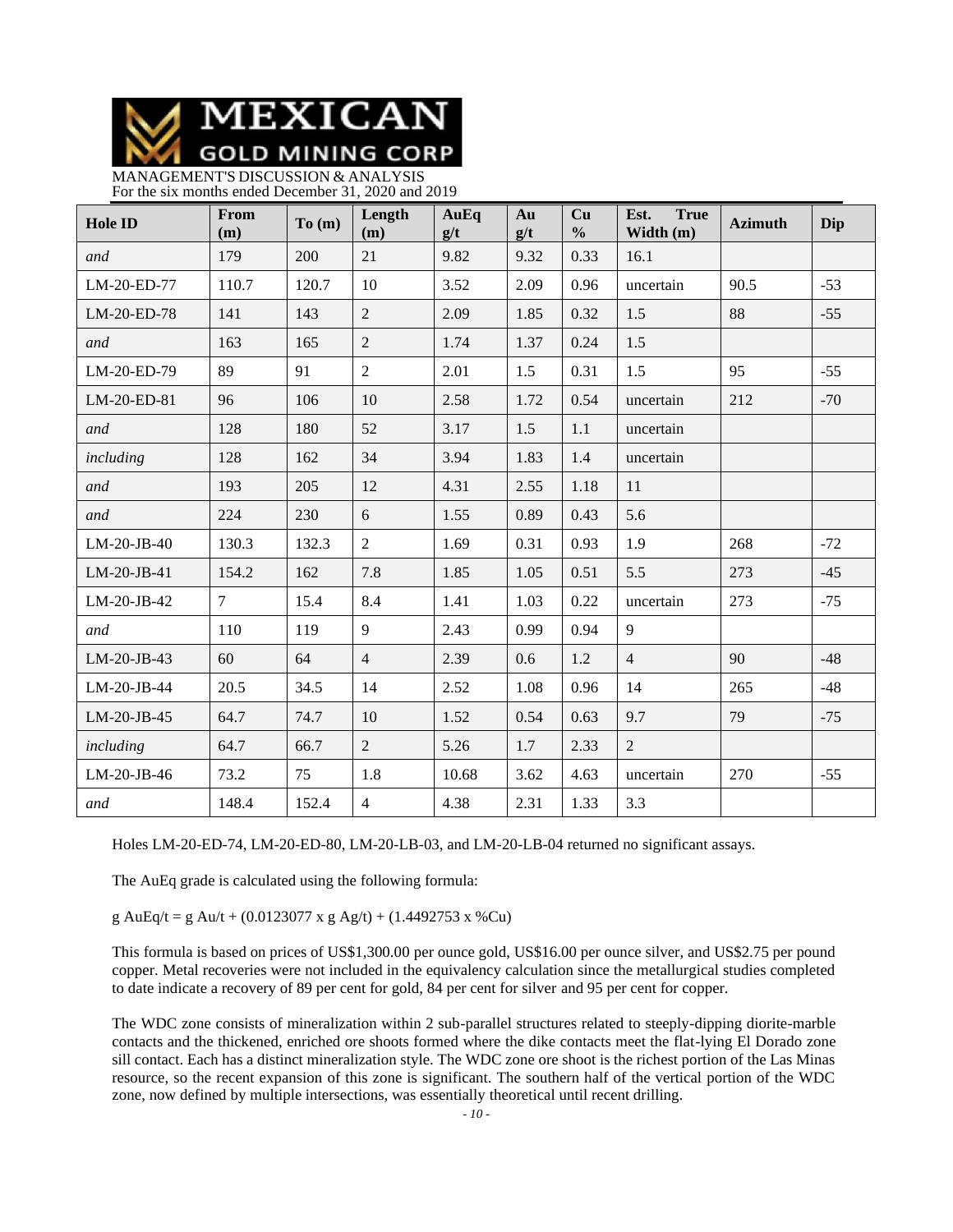

Holes LM-20-ED-76 (21m of 9.82 g/t AuEq) and LM-20-ED-81 (12m of 4.31 g/t and 8m of 3.34 g/t AuEq) successfully infilled the 100m by 75m expansion of the WDC-ED Zone ore shoot created by recent drilling. These holes also intersected the upper WDC zones above and below these ore shoot intersections.

Drilling on the southern limbs of the WDC vertical zone has and defined an up-dip height of 135 to 170m over 150m of strike:

LM-20-ED-75 cut a composite mineralized zone including 15m of 2.76 g/t AuEq, which has extended the zone 100m to the south.

LM-20-ED-72 (18m of 3.38 g/t AuEq) cut the WDC Zone 135m up-dip from the ED zone top and 215m up-dip from the lowest WDC zone intersection in the area. The true width of the zone here is uncertain (likely 6 to 8m) as the hole was drilled steeply to the zone orientation.

LM-20-ED-81 was also drilled steeply to the zone due to terrain constraints. A nearly continuous 135m of mineralization was encountered which included multiple intersections of the upper and lower WDC Zones and the ED Zone. The true widths of these intersections cannot be established but may be inferred from surrounding intersections which were oblique to the zone.

The EDC has similar morphology to the WDC, with lesser thicknesses and grades, but it had not been included in previous resource modelling due to sparse drilling. Multiple mineralized intercepts in the 2020 program define continuous mineralization, which remains open to the SE.

LM-20-ED-73 intersected 28.3m of 2.03g/t AuEq closely above the EDC-ED Zone ore shoot. This is an 80m extension from the closest EDC zone intercept in hole LM-20-ED-59 and a 150m extension of the ore shoot to the south-east from hole LM-20-ED-57.

Drilling detailed in the previous news releases of 2020 had appended a 450m long strip 90 to 135 m wide to the ED zone. The latest holes focussed on continuing this expansion to the north.

LM-20-JB-41 (7.8m of 1.85 g/t AuEq) and LM-20-JB-46 (4m of 4.50 g/t AuEq) represent 160m and 140m west extensions to the ED zone 100m and 150m north of pre-2020 drilling. LM-20-JB-42 (9m of 2.43 g/t AuEq successfully infilled the 160m extension of hole LM-20-JB-41.

The EDC Zone extends as far north as the ED Zone but weakens in its northern reaches. Holes LM-20-JB-44 (14m of 2.52 g/t AuEq) and LM-20-JB-45 (10m of 1.52 g/t AuEq) extended the WDC zone a total of 180m to the NW, to complement the ED zone expansion in this area.

On January 26, 2021, the Company announced that it has formally engaged JDS Energy & Mining Inc. ("**JDS**") of Vancouver, British Columbia, to conduct a **PEA** of its 100% owned Las Minas gold-copper project located in Veracruz, Mexico, with the following highlights:

- JDS is widely regarded as a leader in mine project engineering and economic assessments in Canada and abroad with in-depth experience in economic assessments and mine-builds in Mexico.
- The JDS team, as well as certain members of Mexican Gold's management, conducted a site visit from January 17-19, 2021 as part of their process to completing a PEA.
- The PEA is scheduled to be completed in the  $2<sup>nd</sup>$  Quarter of 2021.

The PEA study will focus on practical, fit-for-purpose solutions that will maximize the value of the Las Minas project.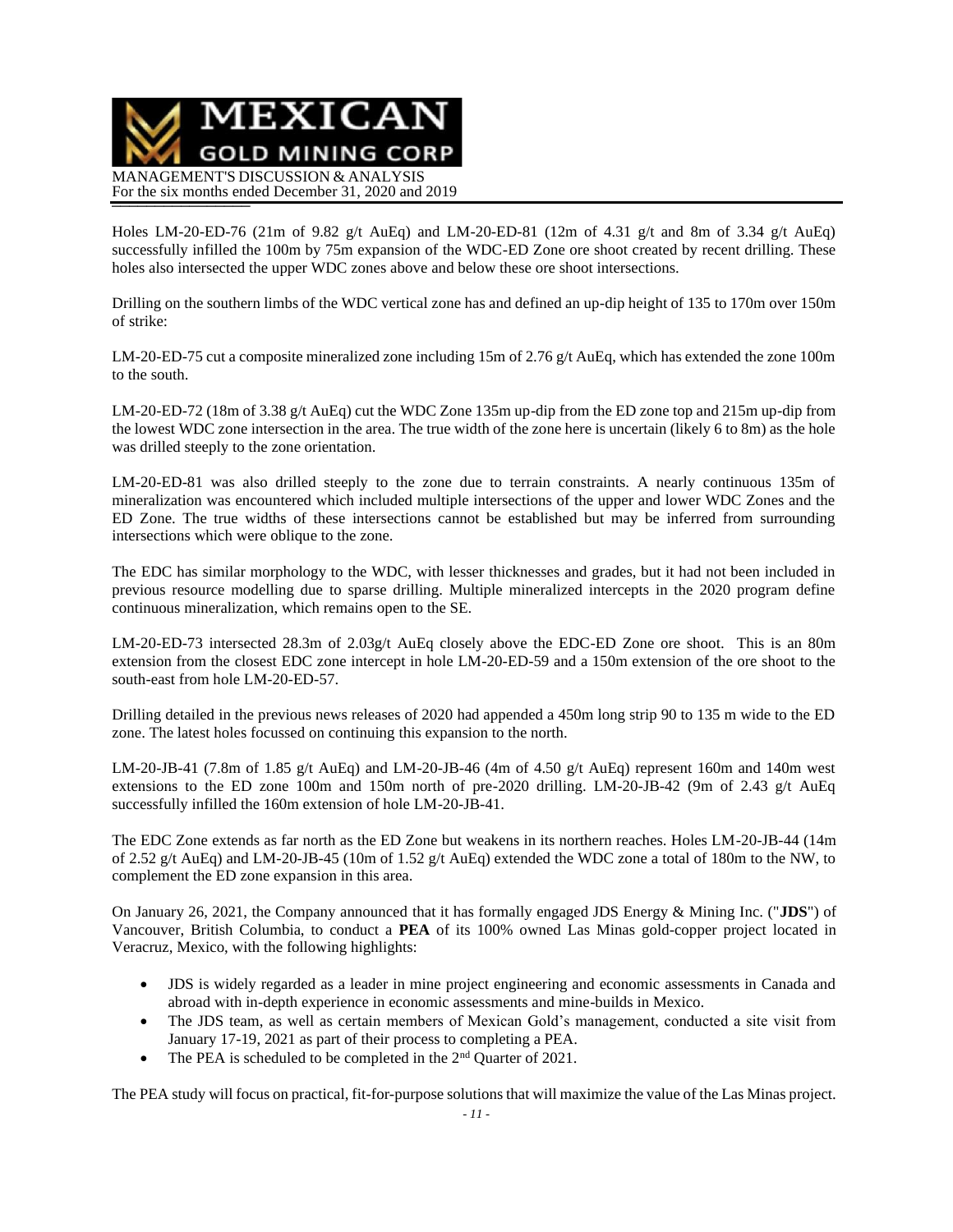

JDS anticipates completing the PEA in the 2<sup>nd</sup> quarter of 2021 and will subsequently file a technical report based on National Instrument 43-101 guidelines and Canadian Institute of Mining best practices. The PEA will provide a solid project evaluation to be used by management to establish the approximate value and outline the key decision points for the future development of the project.

The PEA report will be authored by JDS in collaboration with a number of other specialized and experienced consulting and advisory firms in the area of tailings disposal, metallurgy, environmental science, construction/mechanical engineering, and geology. JDS completed a site visit at the Las Minas project from January 17-19, 2021.

On January 28, 2021, the Company announced that Craig Roberts and Michael Murphy joined the Company as Technical Advisors.

### **Pepe Concessions**

As previously disclosed, the Company through its Mexican subsidiary Roca Verde, S.A. de C.V. (Roca Verde) filed a response as a third party of interest after receiving notification of an appeal by the heir of one of the five co-owners of a neighbouring concession (the "Neighbouring Concession Co-owner") to an earlier decision by the General Bureau of Mining ("GBM") located in Mexico regarding an overlapping area of its Las Minas property. The overlapping area comprises approximately 11% of the Las Minas project. The Company's interest in the Las Minas Project is held through Roca Verde, which owns six concessions, including the Pepe and Pepe Tres mining concessions (Collectively the "Pepe Concessions"). In 2016, Roca Verde received notice from the Regional Court of Tlaxcala of the Federal Tribunal of Administrative Justice advising that Neighbouring Concession Co-owner has appealed (the "2016 Appeal") against the General Bureau of Mining's decision to nullify a portion of the area of the concession that overlaps a portion of the Pepe Concessions.

The Company, after consulting its Mexican legal counsel, is of the view that the appeal is without merit and that the February 28, 2014 decision by the General Bureau of Mining was correct in all material respects based on the review of the title documents relating to the Pepe Concessions and the neighbouring concessions, and both the former owners of the Pepe Concessions (from whom Roca Verde had acquired the Pepe Concessions) and currently Roca Verde have valid ownership to the overlapping area under applicable Mexican law. The Company believes that the 2016 Appeal will be denied in due course.

In early 2017, the above Neighbouring Concession Co-owner filed another petition with the General Bureau of Mining in Mexico requesting the cancellation of Roca Verde's Pepe mining concession. The GBM indicated that it would not review the petition until the 2016 Appeal is resolved. In 2017, the Neighbouring Concession Co-owner filed an appeal (the "2017 Appeal") in the Regional Court of Tlaxcala of the Federal Tribunal of Administrative Justice against the decision of the GBM as well.

The Company after consulting its Mexican legal counsel is of the view that the 2017 Appeal is also without merit and believes that the 2017 Appeal will be denied in due course. Based on a review of the title documents relating to the Pepe Concessions and the neighbouring concession and having consulted with Mexican legal counsel, the Company believes that both the former owners of the Pepe Concessions and now Roca Verde have valid ownership to the overlapping area under applicable Mexican law.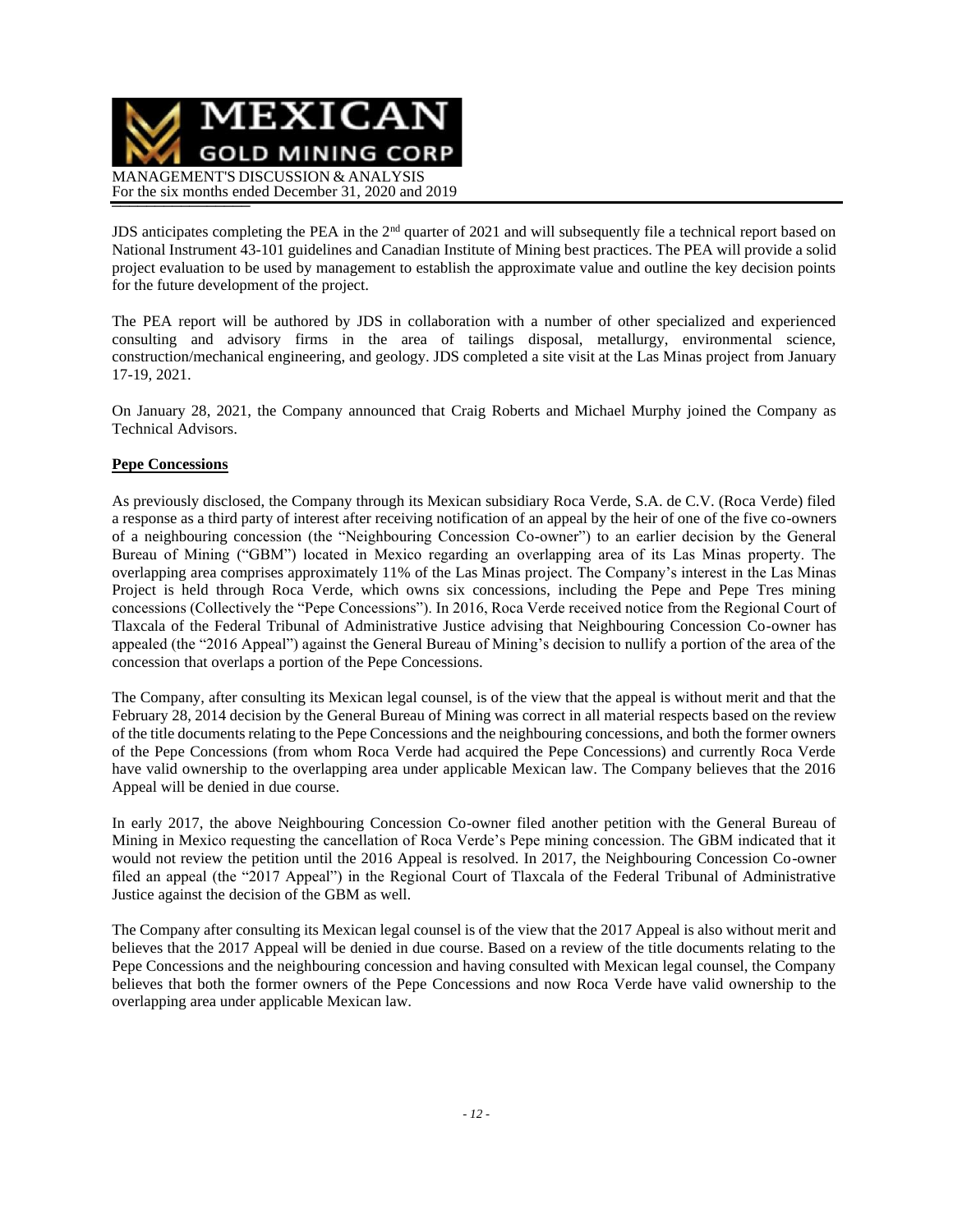

### **Environmental Contingency**

The Company's mining and exploration activities are subject to various laws and regulations relating to the protection of the environment. These environmental regulations are continually changing and are generally becoming more restrictive. As of December 31, 2020, the Company does not believe that there are any significant environmental obligations requiring material capital outlays in the immediate future.

### **Overall Objective**

The Company's business objective is to generate returns for our shareholders by acquiring high potential precious metals exploration properties in safe jurisdictions and adding significant value by carrying out focused exploration and development programs.

#### **Exploration and evaluation activities**

The following tables summarize the accumulated costs incurred to date with respect to the Company's interest in mineral properties owned, leased or under option that the Company continues to explore:

|                                                                          | Las Minas  |
|--------------------------------------------------------------------------|------------|
| Six months ended December 31, 2020                                       |            |
| <b>Exploration and evaluation expenditures</b>                           |            |
| Cumulative exploration and evaluation expenditures – June 30, 2020       | 15,927,644 |
| Drilling                                                                 | 1,445,946  |
| Environmental studies                                                    | 13,627     |
| Geological and consulting                                                | 2.377      |
| Operational support                                                      | 150,286    |
| Resource estimation                                                      | 83,225     |
|                                                                          | 1,695,461  |
| Cumulative exploration and evaluation expenditures $-$ December 31, 2020 | 17,623,105 |

| Six months ended December 31, 2019                                       | Las Minas  |
|--------------------------------------------------------------------------|------------|
| <b>Exploration and evaluation expenditures</b>                           |            |
| Cumulative exploration and evaluation expenditures – June 30, 2019       | 15,201,488 |
|                                                                          | 272,717    |
| Geological and consulting                                                | 69,361     |
| Operational support                                                      | 55,954     |
| Resource estimation                                                      | 90,652     |
|                                                                          | 488,684    |
| Cumulative exploration and evaluation expenditures $-$ December 31, 2019 | 15,690,172 |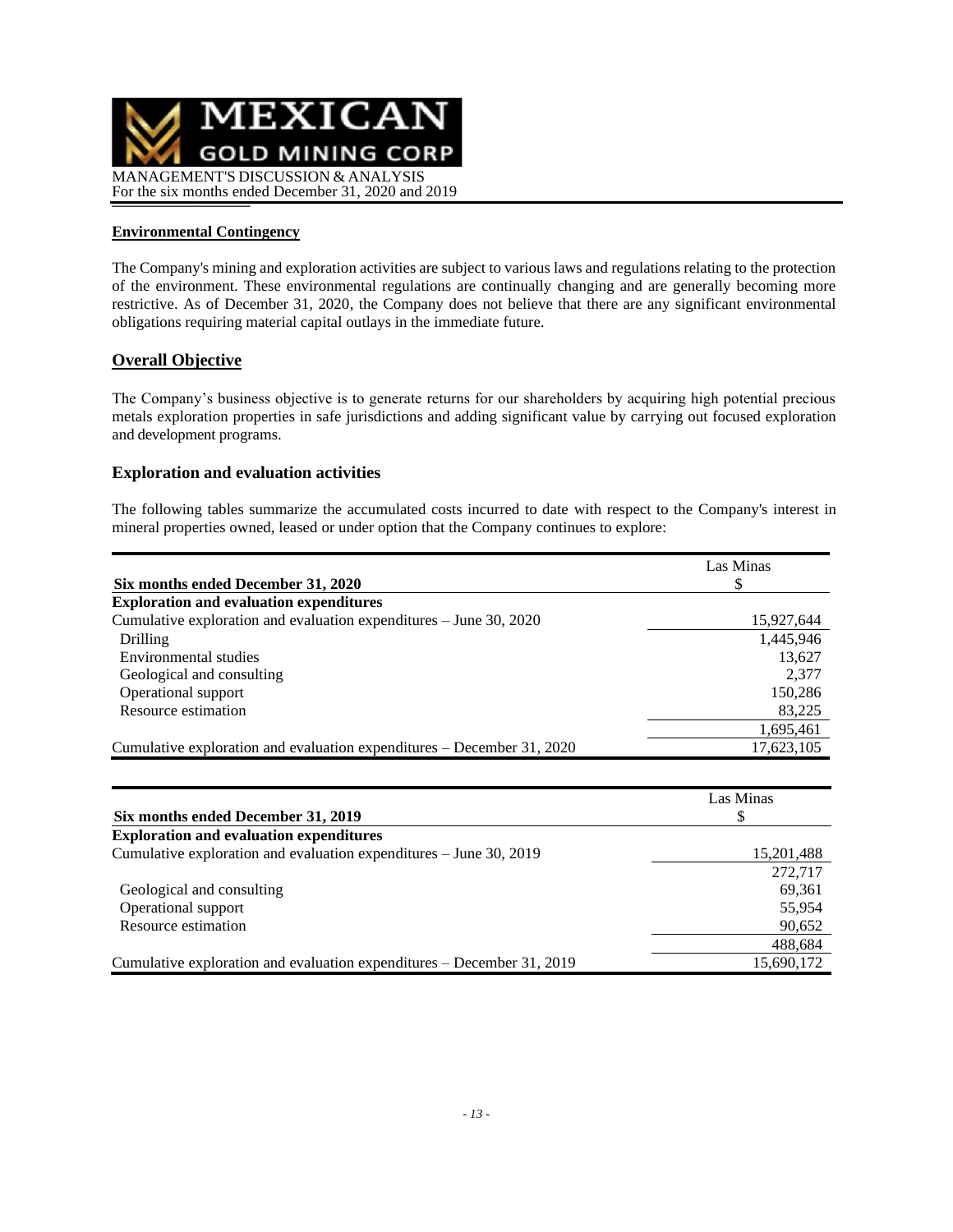

## **Overall Performance and Results of Operations**

Total assets decreased to \$466,581 at December 31, 2020, from \$1,967,133 at June 30, 2020 primarily as a result of a decrease in cash and cash equivalents of \$1,648,636, partially offset by an increase in amounts receivable of \$166,651. The most significant assets at December 31, 2020 were cash and cash equivalents of \$212,700 (June 30, 2020: \$1,861,336), and amounts receivable of \$221,875 (June 30, 2020: \$55,224). Cash decreased by \$1,648,636 during the six months ended December 31, 2020 primarily as a result of cash used in operating activities of \$1,724,332, partially offset by proceeds of \$70,000 received for subscriptions in advance of a non-brokered private placement financing which was completed in January 2021.

### *Six months ended December 31, 2020 and 2019*

During the six months ended December 31, 2020, loss from operating activities increased by \$560,214 to \$2,247,799 compared to \$1,687,585 for the six months ended December 31, 2019. The increase in loss from operating activities is largely due to:

• An increase of \$1,206,777 in exploration and evaluation expenditures. Exploration and evaluation expenditures were \$1,695,461 for the six months ended December 31, 2020 compared to \$488,684 for the six months ended December 31, 2019. The Company completed its drilling program comprised of 65 holes totaling 10,221 meters at its Las Minas project during the six months ended December 31, 2020, compared to completing a diamond drill program comprised of 13 holes totaling 2,071, as well as, incurred costs in connection with an updated 43-101 resource estimate meters at the Company's Las Minas project during the six months ended December 31, 2019.

The increase was partially offset by:

- A decrease of \$476,549 in share-based payments. Share-based payments were \$Nil for the six months ended December 31, 2020 compared to \$476,549 for the six months ended December 31, 2019. The decrease is due to no stock options granted during the six months ended December 31, 2020, compared to 4,800,000 stock options granted and the continued vesting of past stock options granted during the six months ended December 31, 2019.
- A decrease of \$118,598 in professional fees. Professional fees were \$26,549 for the six months ended December 31, 2020 compared to \$145,147 for the six months ended December 31, 2019. The decrease is due to lower professional fees incurred relating to general corporate affairs during the six months ended December 31, 2020.

The Company recorded loss and comprehensive loss of \$2,240,154 or \$0.02 basic and diluted loss per share for the six months ended December 31, 2020 (six months ended December 31, 2019: \$1,665,849 or \$0.02 basic and diluted loss per share).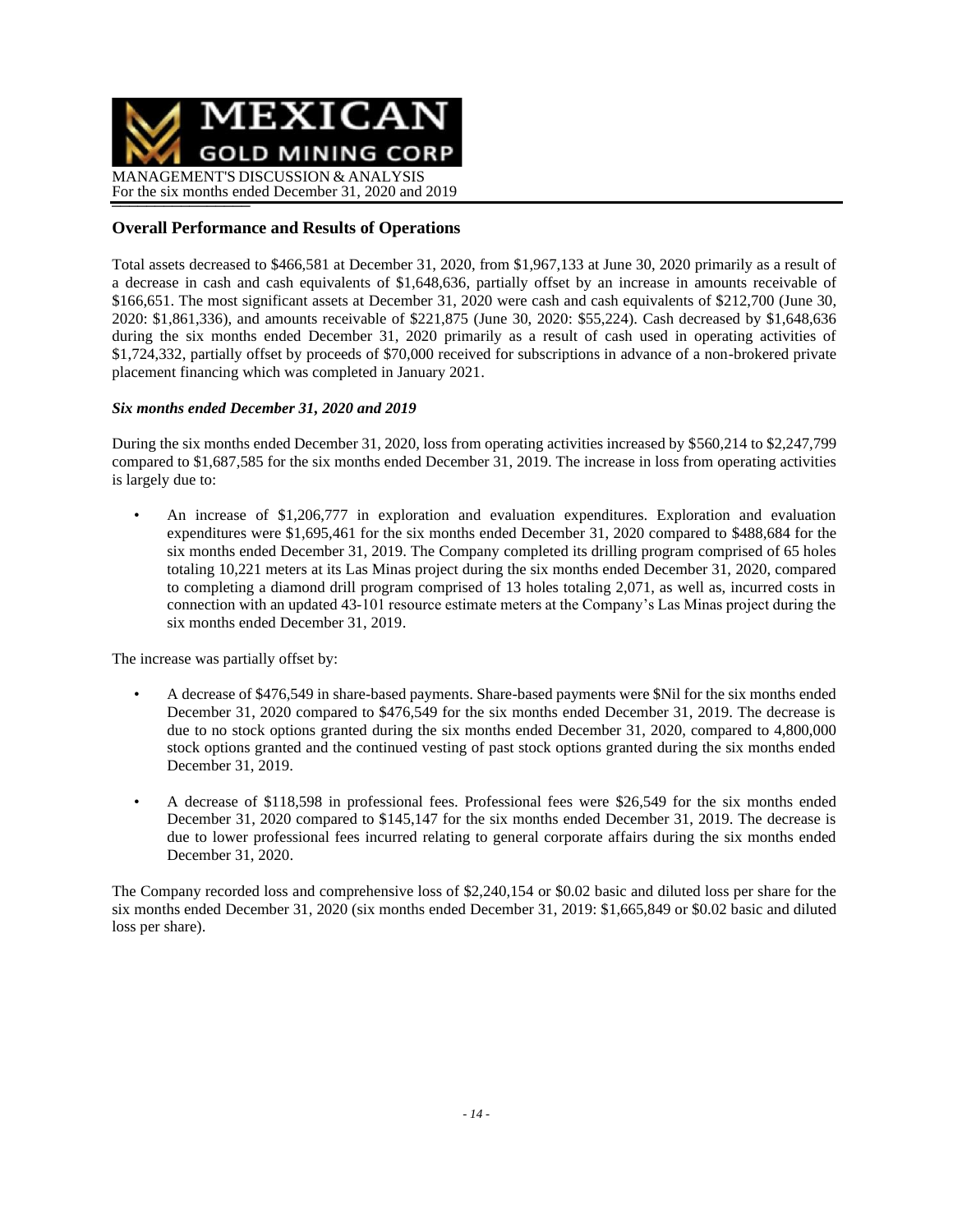

### *Three months ended December 31, 2020 and 2019*

During the three months ended December 31, 2020, loss from operating activities increased by \$402,768 to \$1,070,431 compared to \$667,663 for the three months ended December 31, 2019. The increase in loss from operating activities is largely due to:

• An increase of \$467,442 in exploration and evaluation expenditures. Exploration and evaluation expenditures were \$823,951 for the three months ended December 31, 2020 compared to \$356,509 for the three months ended December 31, 2019. The Company completed its drilling program comprised of 65 holes totaling 10,221 meters at its Las Minas project during the three months ended December 31, 2020, compared to completing a diamond drill program comprised of 13 holes totaling 2,071 meters, as well as, incurred costs in connection with an updated 43-101 resource estimate at the Company's Las Minas project during the three months ended December 31, 2019.

The increase was partially offset by:

• A decrease of \$41,501 in general and administrative expenditures. General and administrative expenditures were \$231,697 for the three months ended December 31, 2020 compared to \$273,198 for the three months ended December 31, 2019. The decrease is due to less general and administrative expenditures incurred as a result of less corporate activity during the three months ended December 31, 2020.

The Company recorded loss and comprehensive loss of \$1,077,656 or \$0.01 basic and diluted loss per share for the three months ended December 31, 2020 (three months ended December 31, 2019: \$647,904 or \$0.01 basic and diluted loss per share).

|                          |                                 |         | 2020    |            | 2019      |                           |         |           |
|--------------------------|---------------------------------|---------|---------|------------|-----------|---------------------------|---------|-----------|
|                          | Dec. $31$                       | Sep. 30 | Jun. 30 | Mar. 31    | Dec. 31   | Sep. 30                   | Jun. 30 | Mar. 31   |
|                          |                                 |         |         |            |           |                           |         |           |
| Revenues                 |                                 |         |         |            |           |                           |         |           |
| (Loss) and comprehensive |                                 |         |         |            |           |                           |         |           |
| (loss) for the period    | (1,077,656)(1,162,498)(143,766) |         |         | (482, 958) | (647,904) | $(1,017,945)$ $(331,623)$ |         | (554,093) |
| (Loss) per Common Share  |                                 |         |         |            |           |                           |         |           |
| Basic and Diluted $(1)$  | (0.01)                          | (0.01)  | (0.00)  | (0.00)     | (0.01)    | (0.01)                    | (0.01)  | (0.02)    |

#### **Summary of Quarterly Results**

(1) Per share amounts are rounded to the nearest cent, therefore aggregating quarterly amounts may not reconcile to year-to-date per share amounts.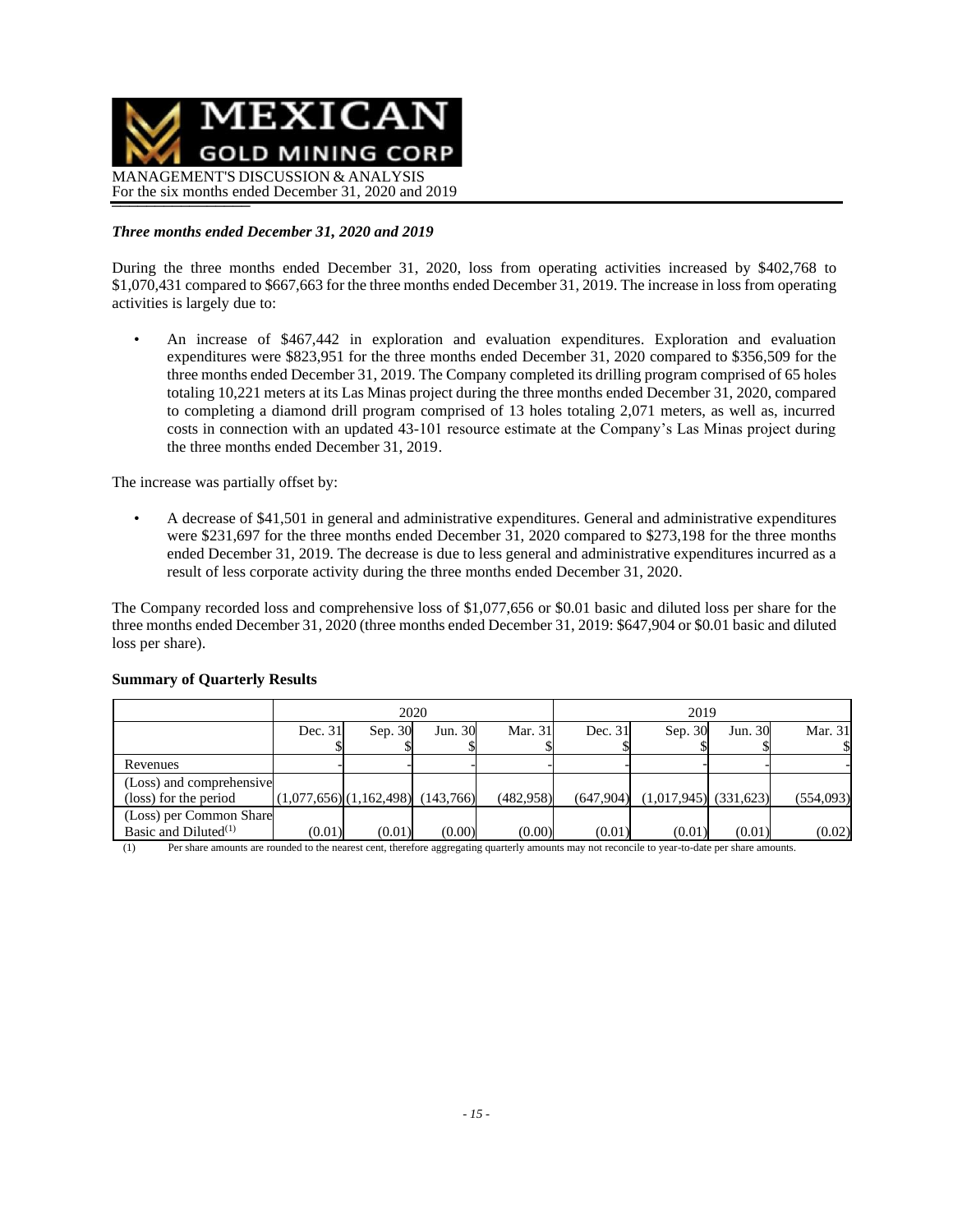

# **Liquidity and Capital Resources**

As at December 31, 2020, the Company had cash and cash equivalents of \$212,700 to settle current liabilities of \$738,616.

The Company does not currently have a recurring source of revenue, other than interest income on its cash and cash equivalents and has historically incurred negative cash flows from operating activities. As at December 31, 2020, the Company has a working capital deficiency of \$272,035. Although the Company presently has sufficient financial resources to cover its existing obligations and operating costs, the Company expects to require further funding in the longer term to fund is planned programs and ongoing operations for the next year. Management is actively targeting sources of additional financing through alliances with financial, exploration and mining entities, or other business and financial transactions which would assure continuation of the Company's operations and exploration programs. In order for the Company to meet its liabilities as they come due and to continue its operations, the Company is solely dependent upon its ability to generate such financing. These items may cast a significant doubt on the Company's ability to continue as a going concern. The sources of funds currently available to the Company for its acquisition and exploration projects are solely due from equity financing. The Company does not have bank debt or banking credit facilities in place as at the date of this report.

### *January 2021 Financing – Net Proceeds of \$1,400,000*

On January 13, 2021, the Company closed a non-brokered private placement comprised of 20,000,000 common shares at \$0.07 per share for gross proceeds of \$1,400,000.

| <b>Uses of Funds:</b>        | <b>Intended Use of</b><br><b>Proceeds</b><br>(Estimated) | <b>Actual Use of</b><br><b>Proceeds</b> | Over/(Under)-<br><b>Expenditure at</b><br><b>December 31, 2020</b> |
|------------------------------|----------------------------------------------------------|-----------------------------------------|--------------------------------------------------------------------|
| Property work program        | 750,000                                                  | -                                       |                                                                    |
| Estimated operating expenses | 750,000                                                  | -                                       |                                                                    |
| <b>Total Uses</b>            | 750,000                                                  | -                                       |                                                                    |

*July 2019 Financing – Net Proceeds of \$3,883,365*

On July 15, 2019, the Company closed a non-brokered private placement comprised of 50,000,000 units of the Company at \$0.08 per unit for gross proceeds of \$4,000,000. Each Unit consists of one common share and one transferable warrant. Each warrant entitles the holder thereof to purchase one additional common share in the capital of the Company at price of \$0.12 per share for a period of five years, expiring July 15, 2024. The Company paid share issuance costs of \$116,635 in connection with the private placement.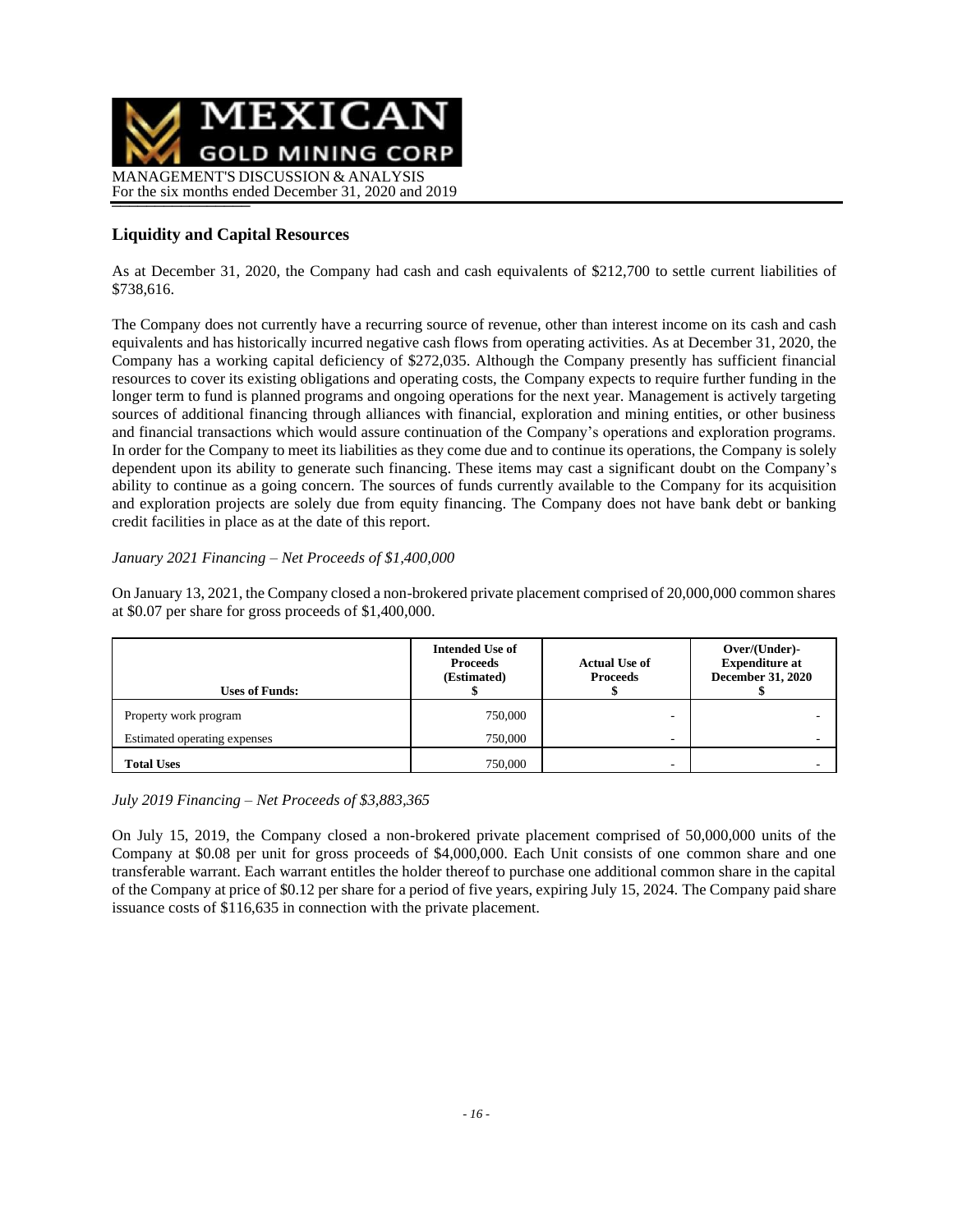MEXICAN

**GOLD MINING CORP** 

MANAGEMENT'S DISCUSSION & ANALYSIS For the six months ended December 31, 2020 and 2019

| <b>Uses of Funds:</b>                      | <b>Intended Use of</b><br><b>Proceeds</b><br>(Estimated) | <b>Actual Use of</b><br><b>Proceeds</b> | Over/(Under)-<br><b>Expenditure at</b><br><b>December 31, 2020</b> |
|--------------------------------------------|----------------------------------------------------------|-----------------------------------------|--------------------------------------------------------------------|
| Property work program                      | 300,000                                                  | 488,684                                 | 188,684                                                            |
| Repayment of convertible note              | 450,000                                                  | 450,000                                 |                                                                    |
| Estimated operating expenses               | 1,700,000                                                | 1,876,749                               | 176,749                                                            |
| Working capital to fund ongoing operations | 1,550,000                                                | 1,507,310                               | (42,690)                                                           |
| <b>Total Uses</b>                          | 4,000,000                                                | 4,322,743                               | 322,743                                                            |

\$488,684 was used towards an updated NI 43-101 resource estimate and the Company's 13 hole diamond drill program which commenced in October 2019 and completed in December 2019. \$450,000 was used towards repayment of a convertible note in July 2019. The Company has used \$1,876,749 of the proceeds from the July 2019 financing for operating expenditures which include exploration and evaluation of \$237,472, professional fees of \$196,753, general and administrative expenditures of \$1,045,824 primarily relating to corporate development and investor relations, executive salaries and consulting, office and sundry, travel and transfer agent and filing fees. The Company used \$1,507,310 of the proceeds for working capital purposes to fund ongoing operations.

### **Outstanding Share Data**

During the six months ended December 31, 2020, 1,000 warrants were exercised at a price of \$0.12 per share for gross proceeds of \$120.

Subsequent to December 31, 2020, the Company completed a non-brokered private placement financing of 20,000,000 common shares at a price of \$0.07 per common share for gross proceeds of \$1,400,000.

Subsequent to December 31, 2020, 1,000,000 stock options were granted at an exercise price of \$0.13 and an expiry date of January 1, 2026.

As at December 31, 2020 there were 103,342,758 common shares issued and outstanding. As at the date of this report there were 123,342,758 common shares issued and outstanding.

As at December 31, 2020 there were 5,654,000 stock options and 64,570,633 warrants outstanding. At the date of this report, there were 6,654,000 stock options and 64,570,633 warrants outstanding.

### **RelatedPartyTransactions**

Key management personnel compensation

Key management personnel include those persons having authority and responsibility for planning, directing and controlling the activities of the Company as a whole. The Company has determined that key management personnel consist of executive and non-executive members of the Company's Board of Directors and corporate officers.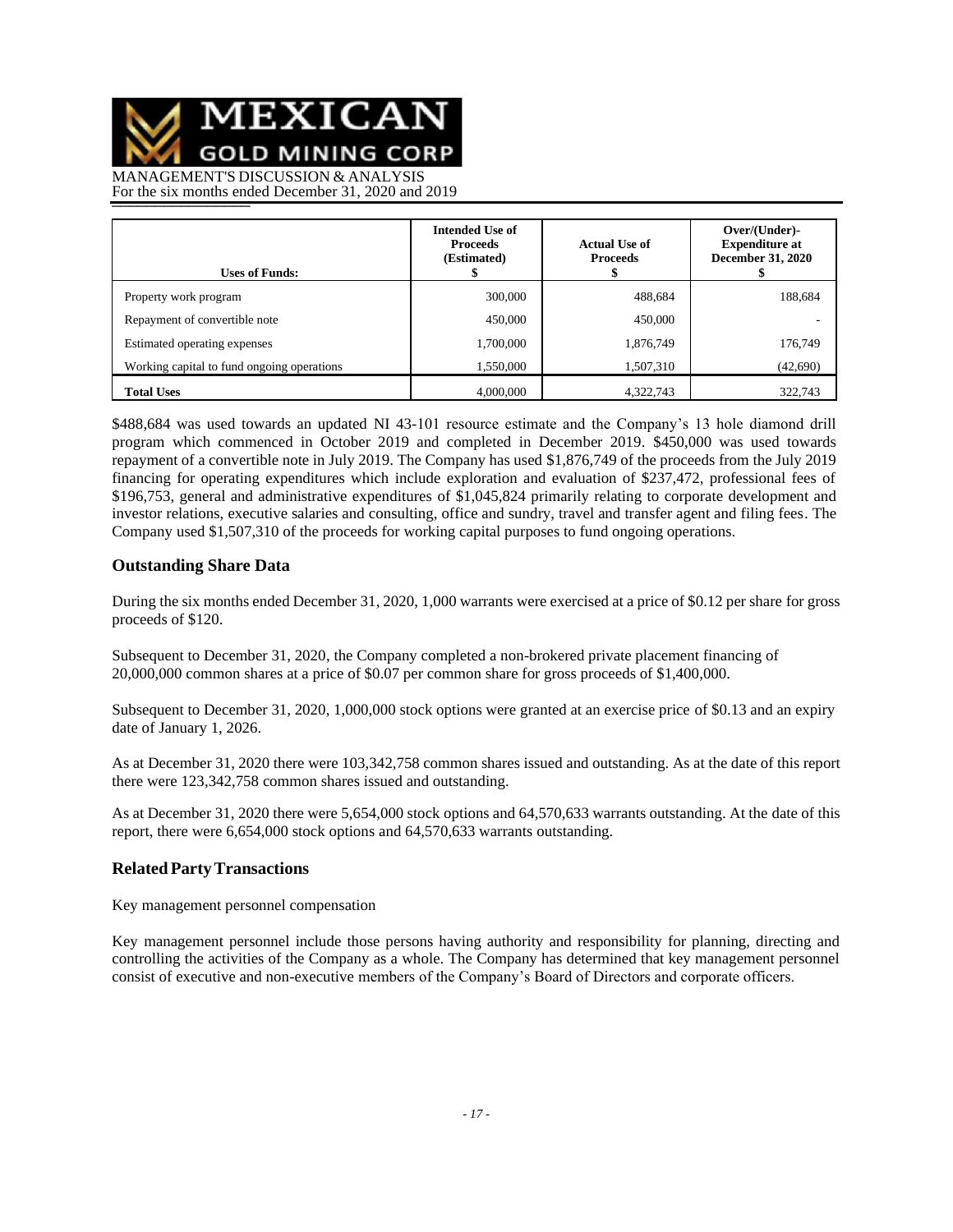

During the six months ended December 31, 2020, key management personnel compensation totaled \$201,750 (six months ended December 31, 2019 - \$601,775) comprised of salaries and wages of \$175,000 (six months ended December 31, 2019 - \$120,000) paid to the Chief Executive Officer and Chief Financial Officer, \$Nil (six months ended December 31, 2019 - \$8,654) paid to the former Chief Financial Officer, \$Nil (six months ended December 31, 2019 - \$9,086) paid to a company controlled by the former Chief Financial Officer for accounting and management services, \$5,000 (six months ended December 31, 2019 - \$Nil) paid to the current Corporate Secretary, \$3,750 (six months ended December 31, 2019 - \$7,500) paid to the former Corporate Secretary, \$18,000 (six months ended December 31, 2019 - \$17,500) paid to directors and share-based compensation of \$Nil (six months ended December 31, 2019 - \$389,554) relating to Nil (six months ended December 31, 2019 – 4,050,000) stock options granted to directors and officers of the Company and the vesting of previously granted stock options to directors and officers of the Company.

As at December 31, 2020, \$Nil (June 30, 2020 - \$3,750) is included in accounts payable and accrued liabilities for amounts owed to key management personnel.

Under the terms of their management agreements, certain officers of the Company are entitled to a range of 12 to 24 months of base pay in the event of their agreements being terminated without cause.

### **Risks and Uncertainties**

The risks and uncertainties described in this section are considered by management to be the most important in the context of the Company's business. The risks and uncertainties below are not inclusive of all the risks and uncertainties the Company may be subject to and other risks may exist. The Company is in the business of acquiring, exploring and evaluating mineral properties. It is exposed to a number of risks and uncertainties that are common to other exploration and mining companies. The industry is capital intensive at all stages and is subject to variations in commodity prices, market sentiment, inflation and other risks.

#### *Mining Exploration and Development*

Exploration for minerals is highly speculative in nature, involves many risks and frequently is unsuccessful. There is no assurance that any exploration activities of the Company will result in the development of an economically viable mine project. The economics of developing mineral properties are affected by many factors including the cost of operations, variations in the grade of ore mined, fluctuations in metal markets, costs of mining and processing equipment, government regulations, location of the orebody and its proximity to infrastructure such as roads and power, required metallurgical processes, regulatory permit requirements, prevailing metal prices, economic and financing conditions at the relevant time.

Substantial expenditures are required to establish mineral resources and mineral reserves through drilling, to develop metallurgical processes to extract the metal from mineral resources, and in the case of new properties, to develop the mining and processing facilities and infrastructure at any site chosen for mining. Assuming discovery of an economic ore body, depending on the type of mining operation involved, several years may elapse from the initial phases of drilling until commercial operations are commenced and during such time the economic feasibility of production may change.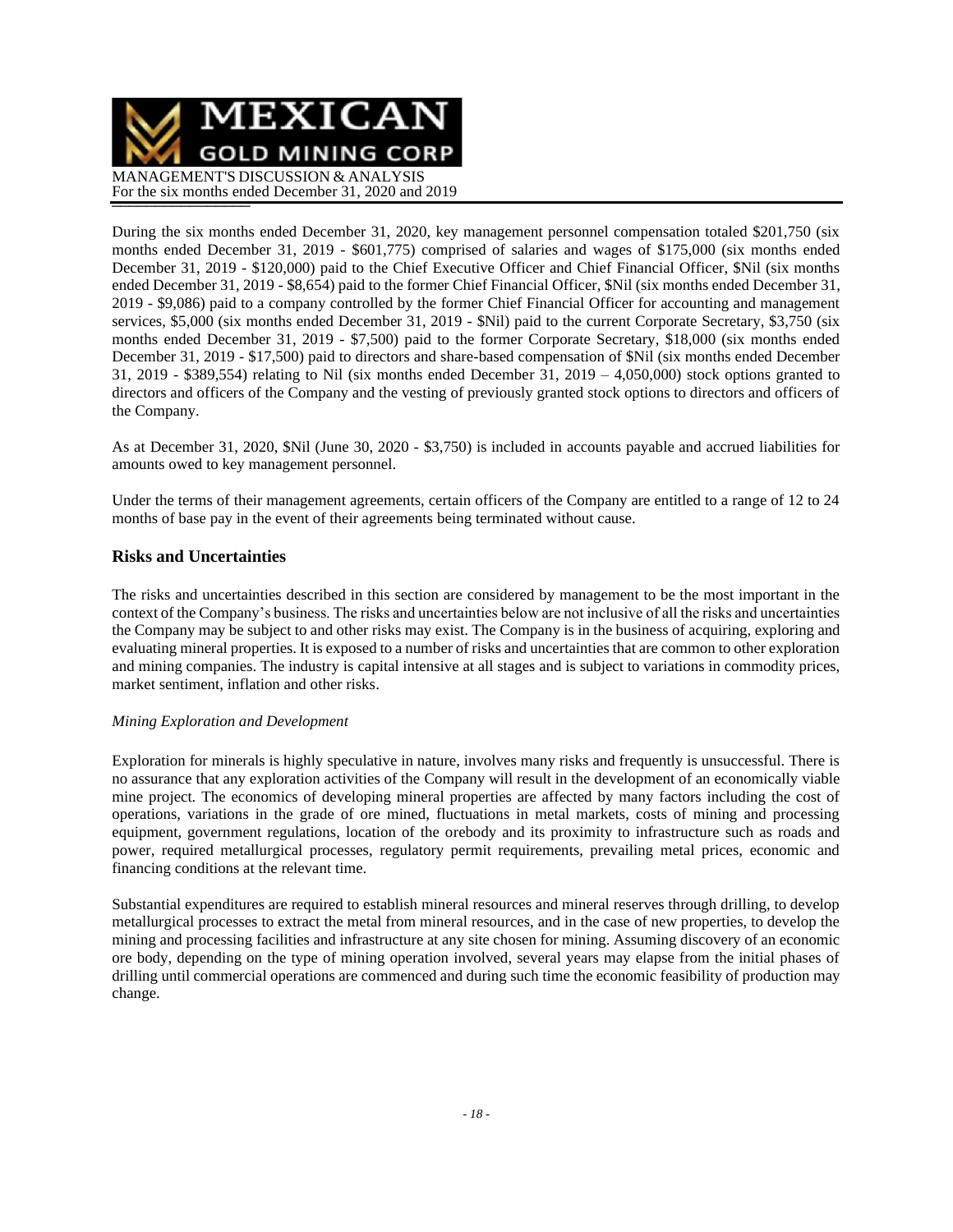

The Company has never completed a mining development project and does not generate any revenues from production. The future development of properties found to be economically feasible will require the construction and operation of mines, processing plants and related infrastructure and the Company does not have any experience in taking a mining project to production. As a result of these factors, it is difficult to evaluate the Company's prospects, and the Company's future success is more uncertain than if it had a more proven history.

As a result, the Company is and will continue to be subject to all of the risks associated with establishing new mining operations, including risks relating to the availability and cost of skilled labour, mining equipment, fuel, power, materials and other supplies; the ability to obtain all necessary governmental approvals and permits; potential opposition from non-governmental organizations, environmental groups or local residents; and the availability of funds to finance construction and development activities. Cost estimates may increase as more detailed engineering work is completed on a project. It is common for new mining operations to experience unexpected costs, problems and delays during construction, development, and mine start-up. In addition, delays in the early stages of mineral production often occur. Accordingly, the Company cannot provide assurance that its activities will result in profitable mining operations at its mineral properties.

#### *Infrastructure*

Mining, processing, development and exploration activities depend, to one degree or another, on adequate infrastructure. Reliable roads, bridges, power sources and water supply are important determinants, which effect capital and operating costs. Unusual or infrequent weather phenomena, terrorism, sabotage, community, government or other interference in the maintenance or provision of such infrastructure could adversely affect the Company's operations, financial condition and results of operations.

### *Public Health Crises such as the COVID-19 Pandemic*

On March 11, 2020, the World Health Organization declared the global outbreak of a novel coronavirus identified as "COVID-19" a global pandemic. In order to combat the spread of COVID-19, governments worldwide have enacted emergency measures including travel bans, legally enforced or self-imposed quarantine periods, social distancing and business and organization closures. These measures have caused material disruptions to businesses, governments and other organizations resulting in an economic slowdown and increased volatility in national and global equity and commodity markets. Central banks and governments, including Canadian federal and provincial governments, have reacted with significant monetary and fiscal interventions designed to stabilize economic conditions. The duration and impact of the COVID-19 outbreak is unknown at this time, as is the efficacy of any interventions.

Significant economic and social impacts have limited the Company's ability to continue its exploration and evaluation activities as intended. It is not possible to reliably estimate the length and severity of these developments and the impact on the financial results and condition of the Company and its operations in future periods.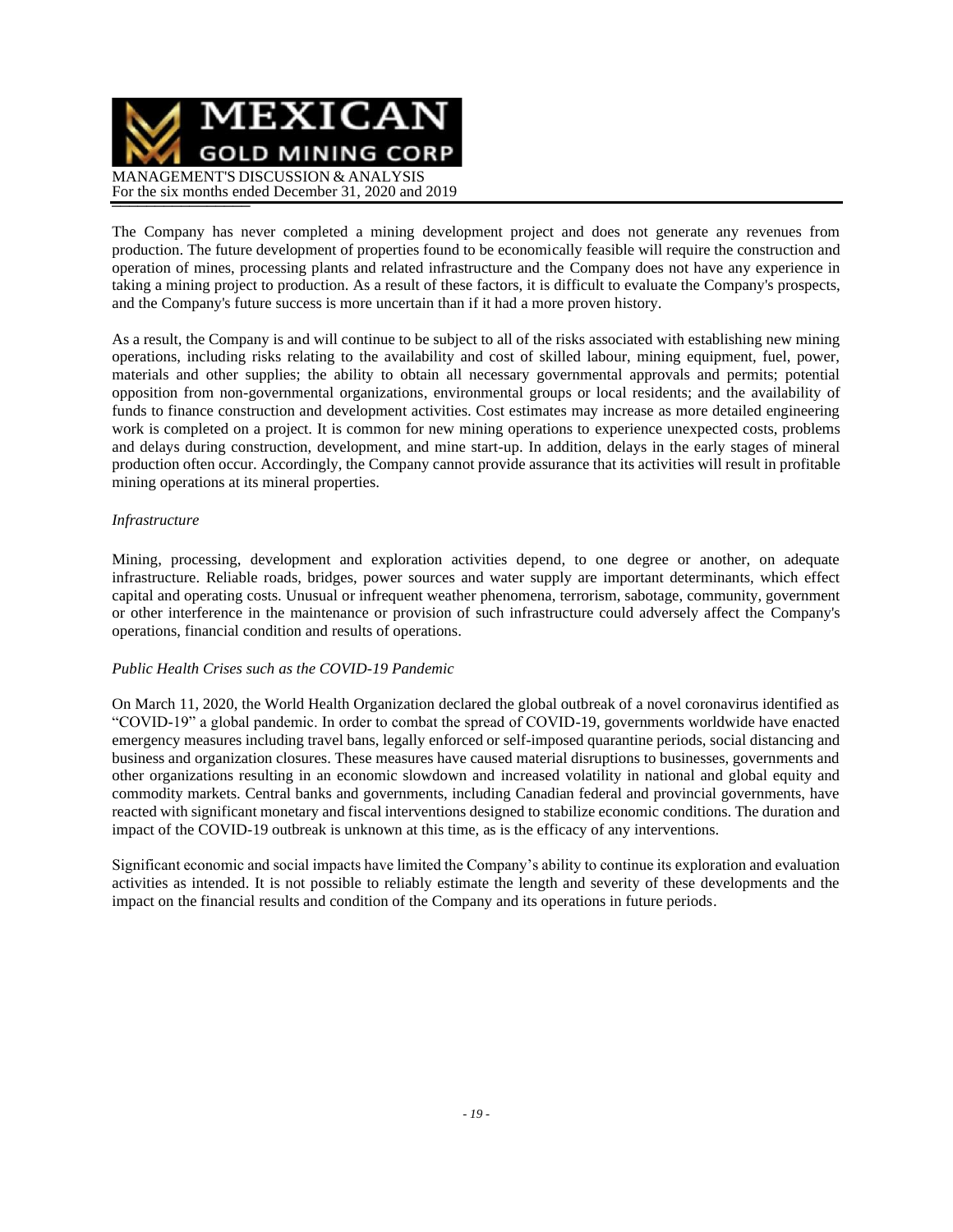

#### *Regulatory Risks*

Mining activities are subject to extensive laws and regulations governing prospecting, development, production, exports, taxes, labor standards, occupational health and safety, water disposal, toxic substances, explosives, management of natural resources, environmental management and protection, mine safety, dealings with native groups, historic and cultural preservation and other matters. Compliance with such laws and regulations increases the costs of planning, designing, drilling, developing, construction, operating and closing mines and other facilities. Failure to comply with applicable laws and regulations may result in civil or criminal fines or penalties or enforcement actions, including orders issued by regulatory or judicial authorities enjoining or curtailing operations, requiring corrective measures or other remedial actions, any of which could result in the Company incurring significant expenditures. Changes to current laws, regulations and permits governing operations and activities of mining companies, including environmental laws and regulations or more stringent enforcement thereof, could have a material adverse impact on the Company and increase costs, affect the Company's ability to expand or transfer existing operations or require the Company to abandon or delay the development of new properties.

The Company may be subject to potential legal claims based on an infringement of applicable laws or regulations which, if determined adversely to the Company, could have a material effect on the Company or its financial condition or require the Company to compensate persons suffering loss or damage as a result of any such infringement.

### *Permitting Risks*

There can be no assurance that all licenses, permits or property rights which the Company may require for any exploration or development of mining operations will be obtainable on reasonable terms or in a timely manner, or at all, that such terms will not be adversely changed, that required extensions will be granted, or that the issuance of such licenses, permits or property rights will not be challenged by third parties.

Delays in obtaining or a failure to obtain such licenses, permits or property rights or extension thereto, challenges to the issuance of such licenses, permits or property rights, whether successful or unsuccessful, changes to the terms of such licenses, permits or property rights, or a failure to comply with the terms of any such licenses, permits or property rights that the Company has obtained, could have a material adverse effect on the Company by delaying or preventing or making more expensive exploration, development and/or production.

#### *Environmental Risks and Hazards*

The Company's activities are subject to extensive federal, provincial state and local laws and regulations governing environmental protection and employee health and safety. Environmental legislation is evolving in a manner that is creating stricter standards, while enforcement, fines and penalties for non-compliance are also increasingly stringent. Compliance with environmental regulations may require significant capital outlays on behalf of the Company and may cause material changes or delays in the Company's intended activities. The cost of compliance with changes in governmental regulations has the potential to reduce the profitability of operations. Further, any failure by the Company to comply fully with all applicable laws and regulations could have significant adverse effects on the Company, including the suspension or cessation of operations.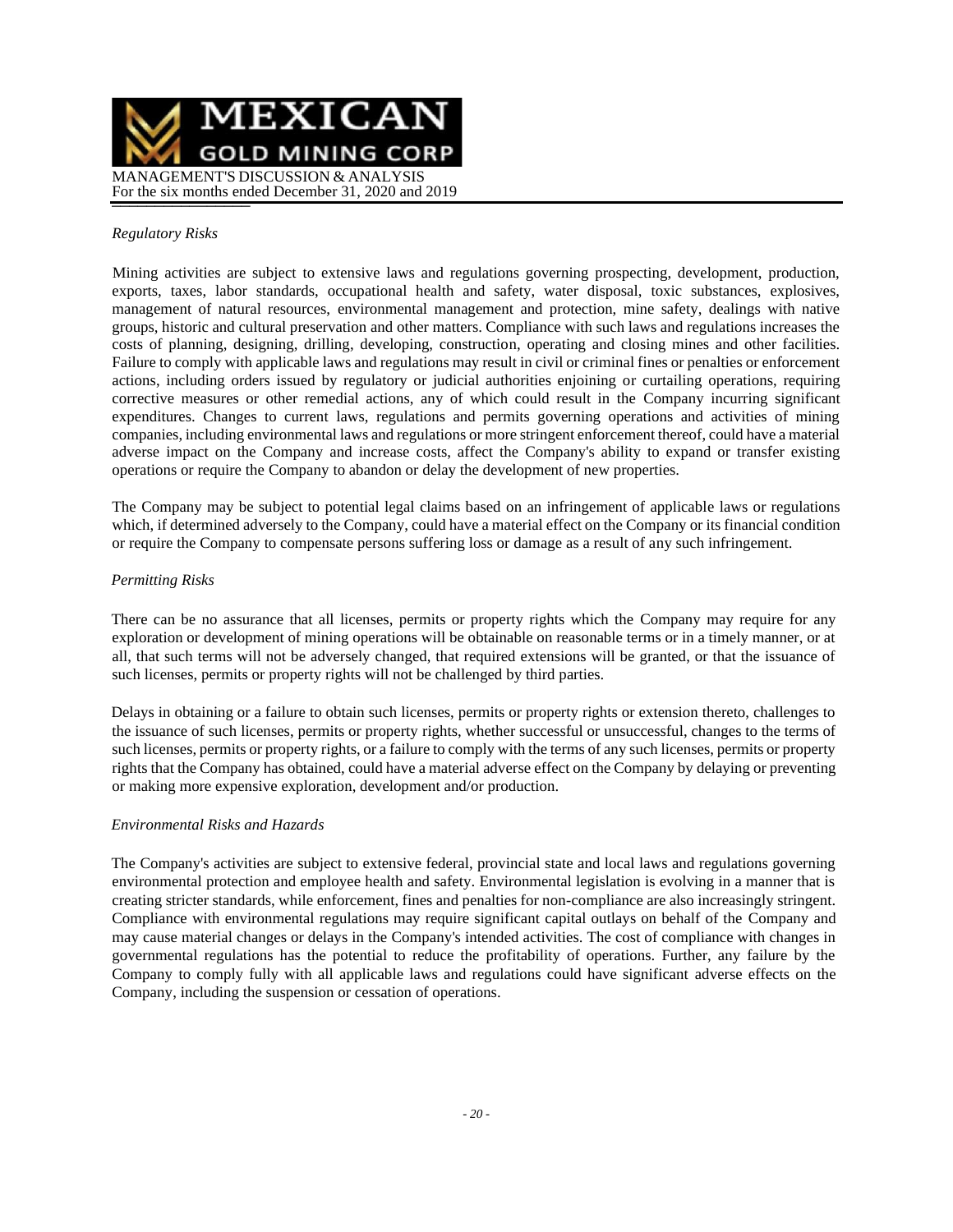

#### *Risks with Title to Mineral Properties*

Title on mineral properties and mining rights involves certain risks due to the difficulties of determining the validity of certain claims as well as the potential for problems arising from the ambiguous conveyance history of many mining properties. Although the Company has, with the assistance of its legal advisors, diligently investigated and validated title to its mineral claims, there is no guarantee that the Company will not encounter challenges or loss of title to its assets. The Company does not carry title insurance.

The Company is actively engaged in the process of seeking to strengthen the certainty of its title to its mineral concessions, which are held either directly or through its equity interest in its subsidiaries. The Company cannot give any assurance that title to properties it acquired individually or through historical share acquisitions will not be impugned and cannot guarantee that the Company will have or acquire valid title to these mining properties. Failure by the Company to retain title to properties which comprise its projects could have a material adverse effect on the Company and the value of its common shares.

#### *Risks Associated with Potential Acquisitions*

The Company may evaluate opportunities to acquire additional mining assets and businesses. These acquisitions may be material in size, may change the scale of the Company's business and may expose the Company to new geographic, political, operating, financial and geological risks. The Company's success in its acquisition activities depends on its ability to identify suitable acquisition targets, acquire them on acceptable terms and integrate their operations successfully with those of the Company. The Company may need additional capital to finance any such acquisitions.

Debt financing related to acquisition would expose the Company to the risk of leverage, while equity financing may cause existing shareholders to suffer dilution. There is a limited supply of desirable mineral lands available for claim staking, lease or other acquisition in the areas where the Company contemplates conducting exploration activities. The Company may be at a disadvantage in its efforts to acquire quality mining properties as it must compete with individuals and companies which in many cases have greater financial resources and larger technical staffs than the Company. Accordingly, there can be no assurance that the Company will be able to compete successfully for new mining properties.

#### *Negative Operating Cash Flow*

The Company is an exploration stage Company and has not yet commenced commercial production on any property and has not generated cash flow from operations. The Company has a history of losses and there can be no assurance that it will ever be profitable. The Company expects to continue to incur losses unless and until such time as it commences profitable mining operations on its properties. The development of the properties will require the commitment of substantial financial resources. The amount and timing of expenditures will depend on a number of factors, some of which are beyond the Company's control, including the progress of ongoing exploration, studies and development, the results of consultant analysis and recommendations, the rate at which operating losses are incurred and the execution of any joint venture agreements with any strategic partners, if any. There can be no assurance that the Company will ever generate revenues from operations or that any properties the Company may hereafter acquire or obtain an interest in will generate earnings, operate profitably or provide a return on investment in the future. There can be no assurance that the Company's cost assumptions will prove to be accurate, as costs will ultimately be determined by several factors that are beyond the Company's control. The Company expects to continue to incur negative consolidated operating cash flow and losses until such time as it enters into commercial production.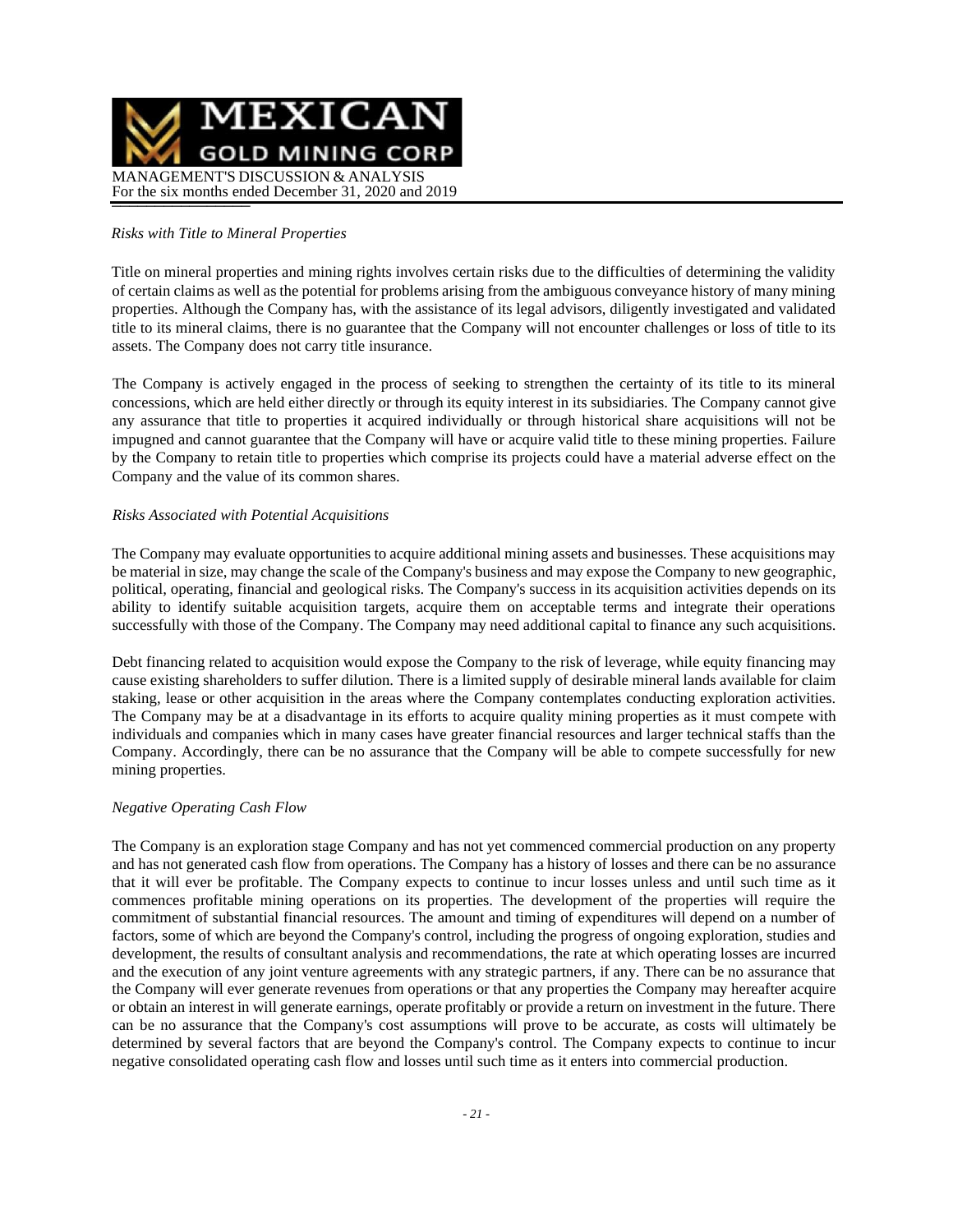

#### *Financing*

Additional funding will be required to complete the proposed or future exploration and other programs on the Company's properties. There is no assurance that any such funds will be available. Failure to obtain additional financing, if required, on a timely basis, could cause the Company to reduce or delay its proposed operations.

The majority of sources of funds currently available to the Company for its acquisition and exploration projects are in large portion derived from the issuance of equity. While the Company has been successful in the past in obtaining equity financing to undertake its currently planned exploration and development programs, there is no assurance that it will be able to obtain adequate financing in the future or that such financing will be on terms advantageous to the Company.

### *Personnel and Equipment*

The ability to identify, negotiate and consummate transactions that will benefit the Company is dependent upon the efforts of the Company's management team. The loss of the services of any member of management could have a material adverse effect on the Company. The Company's future drilling activities may require significant investment in additional personnel and capital equipment. Given the current level of demand for equipment and experienced personnel within the mining industry, there can be no assurance that the Company will be able to acquire the necessary resources to successfully implement its business plan. The Company is heavily dependent on its key personnel and on its ability to motivate, retain and attract highly skilled persons. If, for any reason, any one or more of such key personnel do not continue to be active in the Company's management, the Company could be adversely affected. There can be no assurance that the Company will successfully attract and retain additional qualified personnel to manage its current needs and anticipated growth. The failure to attract such qualified personnel to manage growth effectively could have a material adverse effect on the Company's business, financial condition or results of operations.

#### *Insurance*

In the course of exploration, development and production of mineral properties, certain risks, and in particular, unexpected or unusual geological operating conditions and other environmental occurrences may occur. It is not always possible to fully insure against such risks and, even where such insurance is available the Company may decide to not take out insurance against such risks. Should such liabilities arise, they could reduce or eliminate any future profitability and result in increasing costs and a decline in the value of the Company.

#### *Currency Risk*

The Company is exposed to currency risk to the extent that monetary assets and liabilities held by the Company are not denominated in Canadian dollars. The Company has not entered into any foreign currency contracts to mitigate this risk. Certain of the Company's cash and cash equivalents, amounts receivable and accounts payable and accrued liabilities are denominated in US dollars and Mexican Pesos including mineral property obligations. Therefore, the US dollar and Mexican Peso amounts are subject to fluctuation against the Canadian dollar. The Company also has transactional currency exposures. Such exposures arise from purchases in currencies other than the respective functional currencies, typically in the Mexican Peso.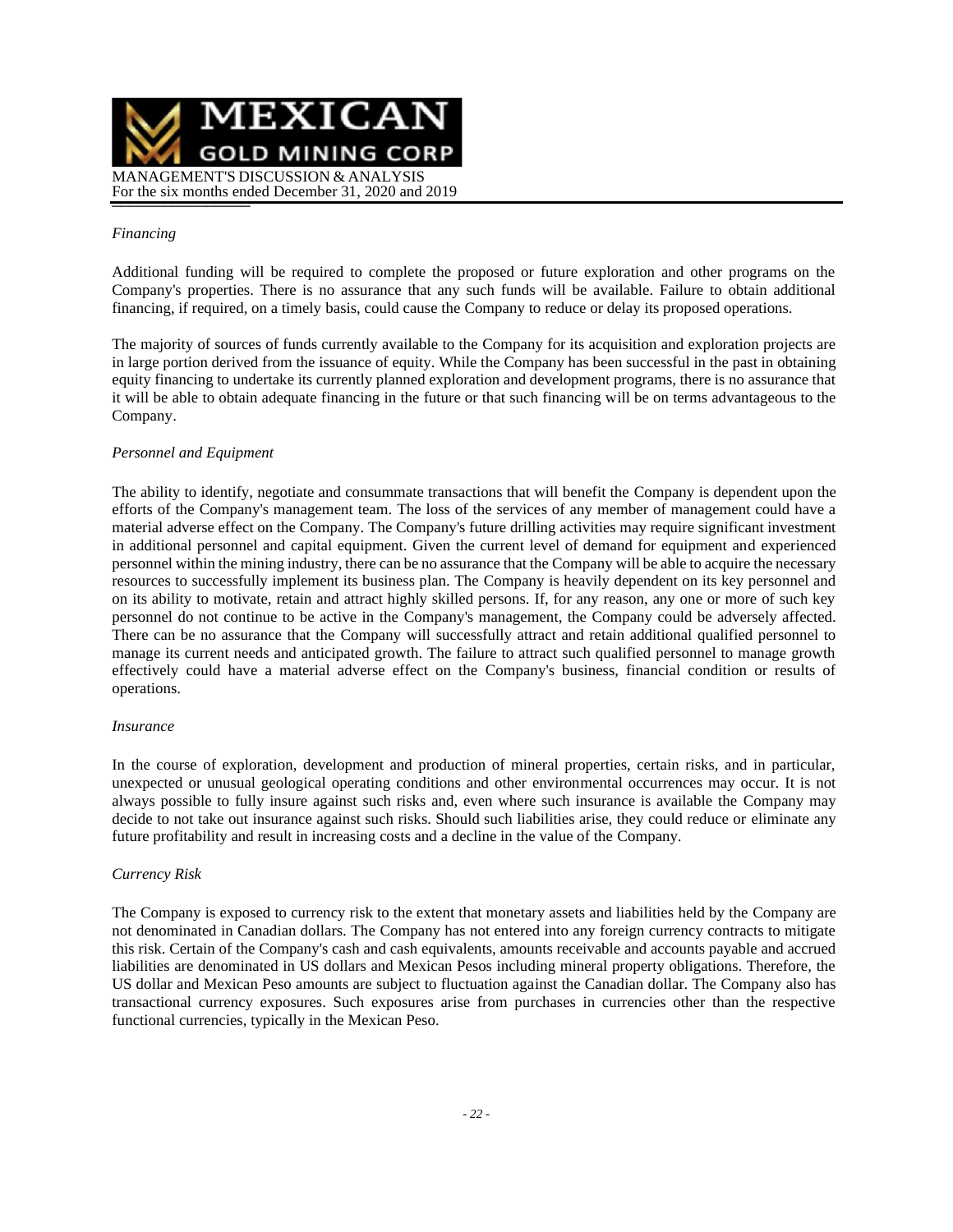

### *Litigation*

The Company is subject to litigation risks. All industries, including the mining industry, are subject to legal claims, with and without merit. Defense and settlement costs can be substantial, even with respect to claims that have no merit. Due to the inherent uncertainty of the litigation process, there can be no assurance that the resolution of any particular legal proceeding will not have a material adverse effect on the Company's financial position or results of operations.

### *Enforcement of Civil Liabilities*

Certain of the Company's directors and certain of the experts named herein reside outside of Canada and, similarly, a majority of the assets of the Company are located outside of Canada. It may not be possible for investors to effect service of process within Canada upon the directors and experts not residing in Canada. It may also not be possible to enforce against the Company and certain of its directors and experts named herein judgements obtained in Canadian courts predicated upon the civil liability provisions of applicable securities laws in Canada.

### **Critical Accounting Policies and Estimates**

The Company prepares its financial statements in accordance with IFRS as issued by the International Accounting Standards Board ("IASB"). The preparation of the condensed consolidated interim financial statements requires management to make certain estimates, judgments and assumptions that affect the reported amounts of assets and liabilities at the date of the financial statements and reported amounts of expenses during the reporting period. Actual outcomes could differ from these estimates.

The condensed consolidated interim financial statements include estimates which, by their nature, are uncertain. The impacts of such estimates are pervasive throughout the financial statements, and may require accounting adjustments based on future occurrences. Revisions to accounting estimates are recognized in the period in which the estimate is revised and future periods if the revision affects both current and future periods.

These estimates are based on historical experience, current and future economic conditions and other factors, including expectations of future events that are believed to be reasonable under the circumstances.

Significant assumptions about the future and other sources of estimation uncertainty that management has made at year end that could result in a material adjustment to the carrying amounts of assets and liabilities, in the event that actual results differ from assumptions made, relate to the following:

### **(i) Critical accounting estimates**

The valuation of share-based payments. The fair value of common share purchase options granted is determined at the issue date using the Black-Scholes pricing model. The fair value of common shares issued for finders fees are based on the closing price of the transaction those fees pertain to.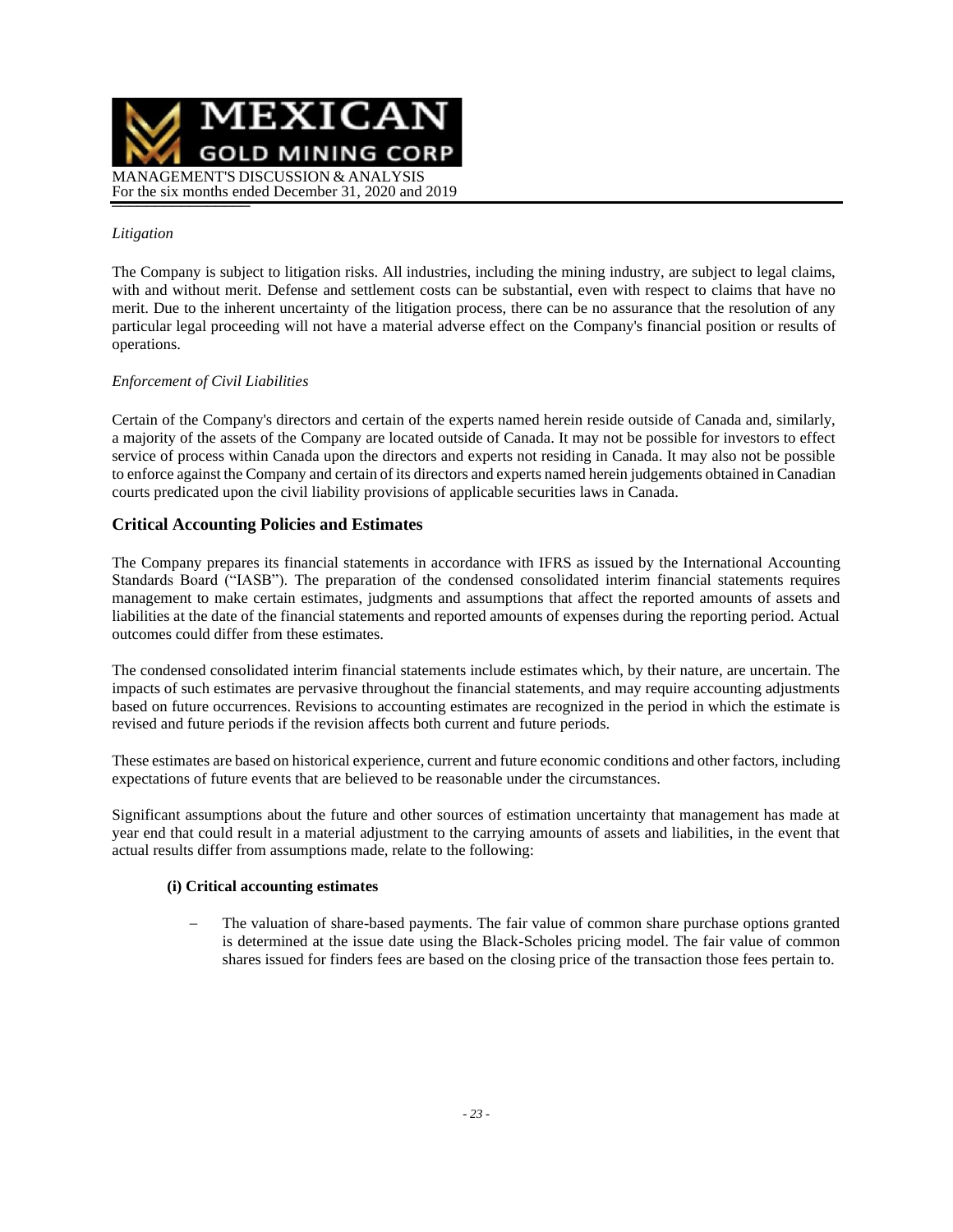

The determination of tax expense for the period and deferred tax assets and liabilities involves significant estimation and judgment by management. In determining these amounts, management interprets tax legislation in a variety of jurisdictions and make estimates of the expected timing of the reversal of deferred tax assets and liabilities. Management also makes estimates of future earnings which affect the extent to which potential future tax benefits may be used. The Company is subject to assessments by various taxation authorities, which may interpret legislation differently. These differences may affect the final amount or the timing of the payment of taxes. We provide for such differences where known based on our best estimate of the probable outcome of these matters.

#### **(ii) Critical accounting judgments**

- − Presentation of the condensed consolidated interim financial statements as a going concern which assumes that the Company will continue in operation for the foreseeable future, obtain additional financing as required, and will be able to realize its assets and discharge its liabilities in the normal course of operations as they come due.
- The analysis of the functional currency for each entity of the Company. In concluding that the Canadian dollar is the functional currency of the parent and the Mexican peso of its subsidiary company, management considered the currency that mainly influences the cost of providing goods and services in each jurisdiction in which the Company operates. Management also considered secondary indicators including the currency in which funds from financing activities are denominated, the currency in which funds are retained and the degree of autonomy the foreign operation has with respect to operating activities.

#### **Financial Instruments**

The Company's operations include the acquisition and exploration of mineral properties in Mexico. The Company examines the various financial risks to which it is exposed and assesses the impact and likelihood of occurrence. These risks may include credit risk, liquidity risk, currency risk, interest rate risk and other risks. Where material, these risks are reviewed and monitored by the Board of Directors.

#### **(a) Fair Values**

The Company's financial assets and liabilities are measured and recognized according to a fair value hierarchy that prioritizes the inputs to valuation techniques used to measure fair value. The hierarchy gives the highest priority to unadjusted quoted prices in active markets for identical assets and liabilities and the lowest priority to unobservable inputs. The three levels of fair value hierarchy are as follows:

- Level 1 Unadjusted quoted prices in active markets that are accessible at the measurement date for identical, unrestricted assets or liabilities.
- Level 2 Quoted prices in markets that are not active, or inputs that are observable, either directly or indirectly, for substantially the full term of the asset or liability.
- Level 3 Prices or valuation techniques that require inputs that are both significant to the fair value measurement and unobservable (supported by little or no market activity).

The Company does not have financial instruments carried at fair value.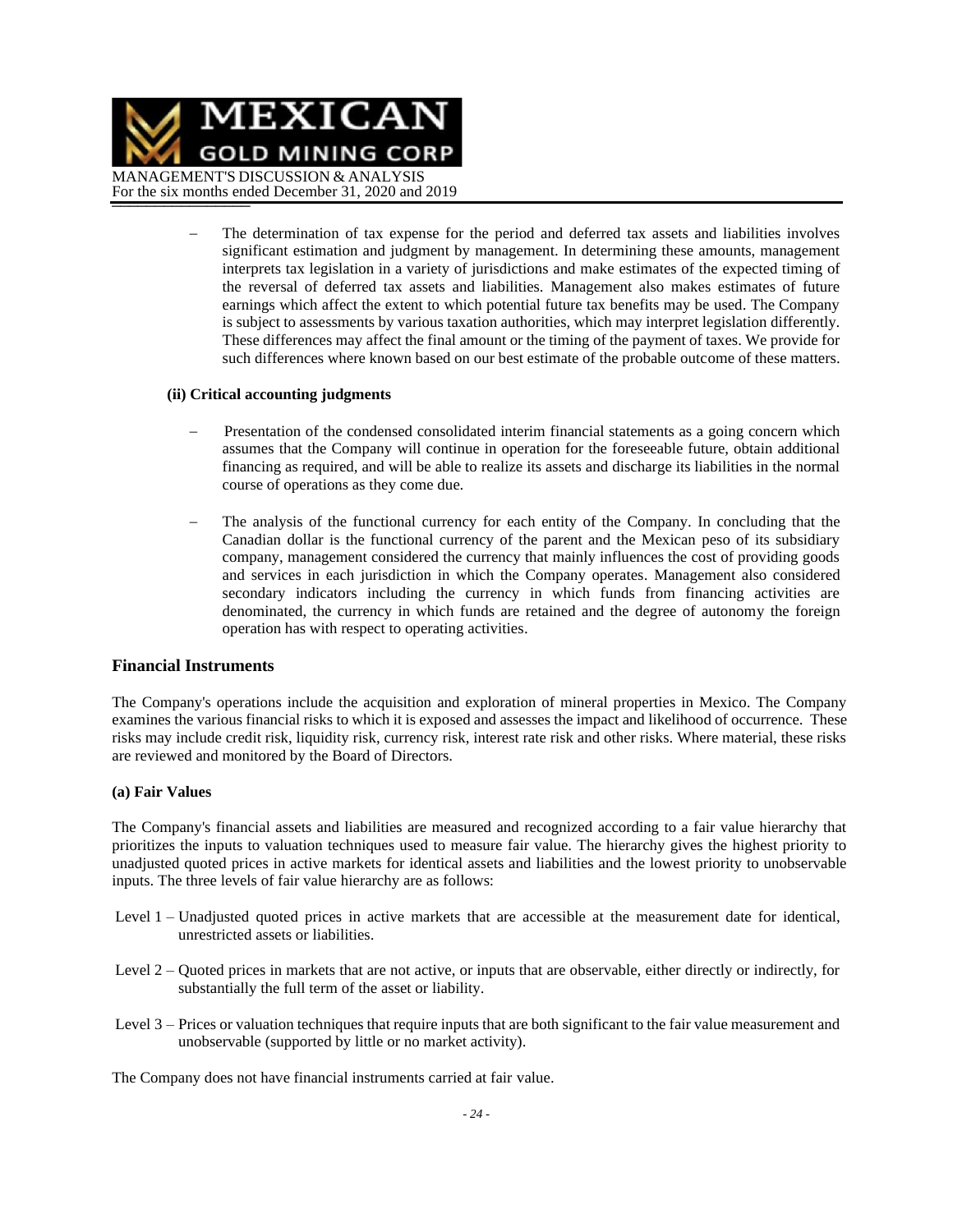

The Company's financial instruments consist of cash and cash equivalents, amounts receivable and accounts payable and accrued liabilities. The carrying values of cash and cash equivalents, amounts receivable and accounts payable and accrued liabilities approximate their fair values due to the short-term maturity of these financial instruments.

### **(b) Financial Instrument Risk Exposure**

### *Credit risk*

Credit risk is the risk that one party to a financial instrument will fail to discharge an obligation and cause the other party to incur a financial loss. The Company does not have financial instruments that potentially subject the Company to credit risk. Overall the Company's credit risk has not changed significantly from the prior year. The Company places its cash and cash equivalents with financial institutions with high credit ratings, the credit risk is minimal.

### *Liquidity risk*

Liquidity risk is the risk that the Company will not be able to meet its financial obligations as they fall due. The Company has in place a planning and budgeting process to help determine the funds required to ensure the Company has the appropriate liquidity to meet its operating and growth objectives. The Company has historically relied on issuance of shares to fund exploration programs and may require doing so again in the future.

The Company has \$738,616 in accounts payable and accrued liabilities that are due within one year of the date of the statement of financial position.

#### *Interest rate risk*

Interest rate risk is the risk that the fair value of future cash flows of a financial instrument will fluctuate due to changes in market interest rates. The Company is not exposed to interest rate risk.

#### *Currency risk*

Financial instruments that impact the Company's profit or loss due to currency fluctuation include cash accounts and accounts payable and accrued liabilities denominated in Mexican Pesos. The sensitivity of the Company's profit or loss to a change in the exchange rate between the Mexican Peso and the Canadian dollar at December 31, 2020 would change the Company's comprehensive loss by \$46,765 as a result of a 10% change in the CAD dollar exchange rate relative to the Mexican Peso.

#### *Market risk*

Market risk is the risk that changes in market prices, such as commodity prices, interest rates and foreign exchange rates will affect the Company's net earnings or the value of financial instruments. The objective of the Company is to manage and mitigate market risk exposures within acceptable limits, while maximizing returns.

#### *Price risk*

Commodity price risk is defined as the potential adverse impact on earnings and economic value due to commodity price movements and volatilities. The Company's property has exposure to predominantly gold. Commodity prices, especially gold, greatly affect the value of the Company and the potential value of its property and investments.